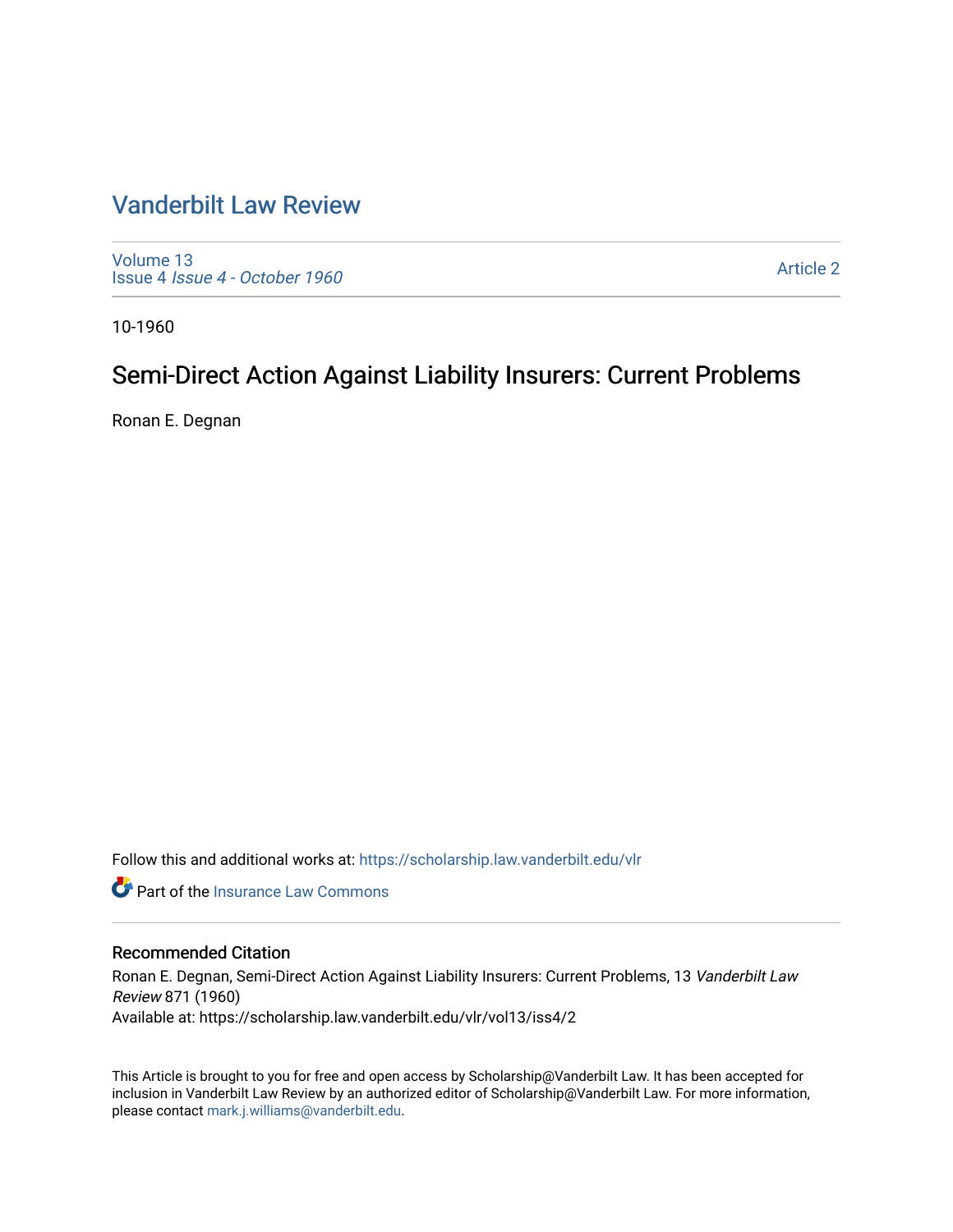# SEMI-DIRECT **ACTION AGAINST** LIABILITY **INSURERS:** CURRENT PROBLEMS

## RONAN E. DEGNAN\*

The legislatures of the various states of the union have by and large seen fit to forbid actions by an injured party directly against a liability insurer. This limitation, founded upon policy reasons which are doubtless apparent to the reader, has led the interested parties to seek out various indirect or semi-direct methods for reaching the insurance fund. This article is designed to discuss two particularly difficult problems which have arisen because of this semi-direct mode of proceeding: (1) By what appropriate methods can a judgment be obtained against a nonresident tortfeasor or his estate so as to create an obligation under the insurance contract? (2) What is the status of such a judgment once it is obtained; will it be enforceable under the full faith and credit clause of the Constitution? So long as the nonresident insured is still alive at the time of judgment, the solutions provided for these problems by the nonresident motorist statutes appear to be quite satisfactory; it has therefore seemed proper to consider that type of situation only briefly. But when the death of the nonresident insured intervenes prior to judgment, a number of practical and theoretical obstacles present themselves. It is these obstacles which form the focal point of the present article, and attention is thus centered upon two types of proceedings-actions against a nonresident administrator, appointed by the insured's domicile; and actions against administrators appointed locally without the approval of the insured's domicile.

#### I. PROCEDuRES AVAILABLE AGAINST **AN** INSURED

#### *A. Nonresident Motorist Statutes*

Perhaps because escape from that state is not easy, Alaska alone among American jurisdictions is without a nonresident motorist statute.1 The problems which have attended application of these statutes have been regularly explored in the quarter century in which they have been in common use. On the whole, they have been ones of scope and statutory construction in recent years, not questions of constitutional validity. *Hess v. Pawloski2* is the landmark case, of

<sup>\*</sup> Professor of Law, University of Utah.

**<sup>1.</sup>** In addition to the collection in Note, *Nonresident Motorist Statutes-Their Current Scope,* 44 IowA L. REv. 384, n. **1** (1959), see HAWAI REV. LAws §§ 230-34 (1955). 2. 274 U.S. 352 (1927). Scott, *Jurisdiction Over* Nonresident *Motorists,* **39**

<sup>871</sup>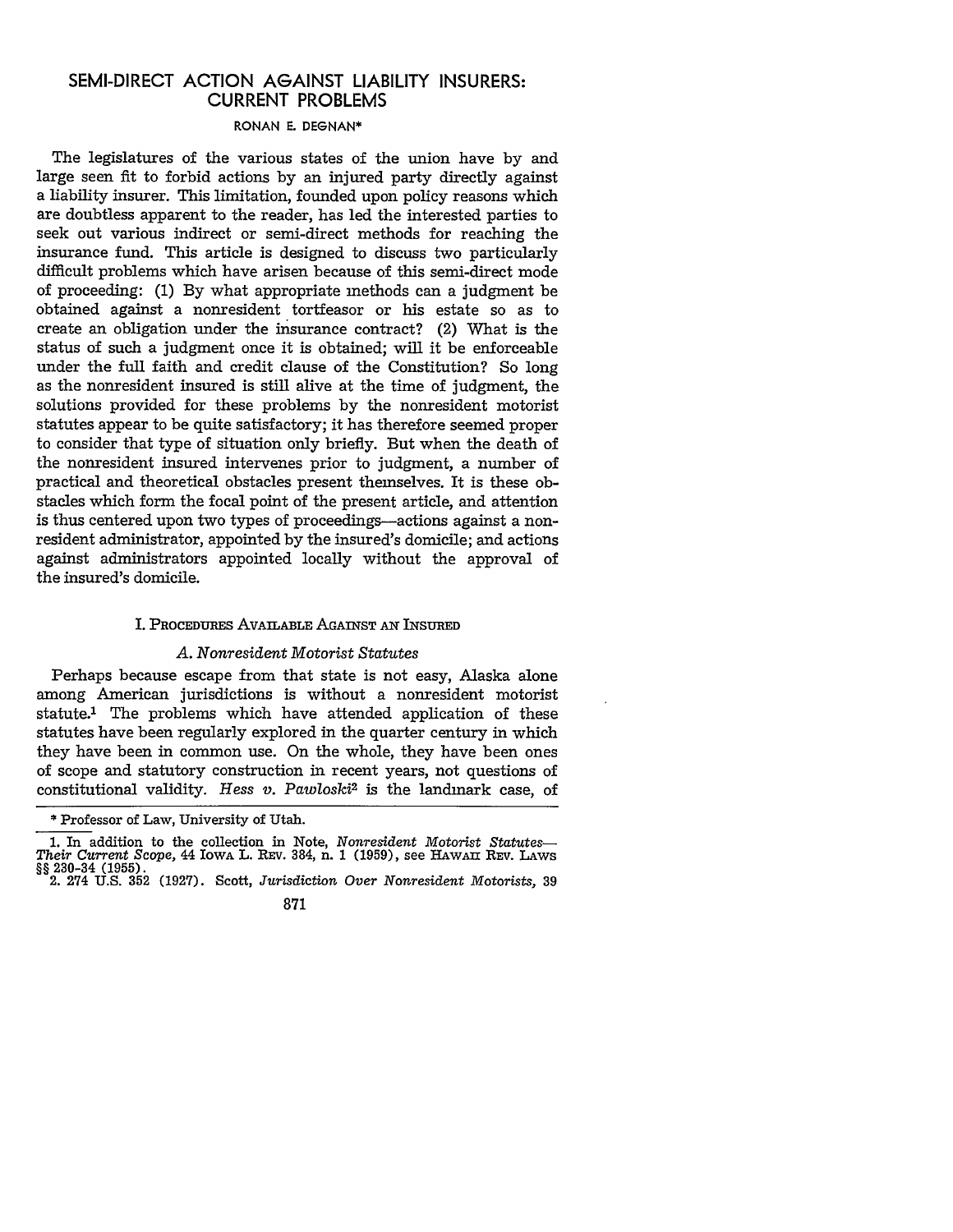course. For a simple, not untypical example of what the evolution has been the particular Massachusetts statute there upheld may be examined. It first appeared in 1923 in the form of a qualification of general provisions regulating the operation, registration and licensing of foreign vehicles on the "ways" of Massachusetts. It made the "acceptance" by the "non-resident of the rights and privileges conferred" to operate a motor vehicle on a "public way in the commonwealth" the equivalent of an appointment of the Registrar as his attorney for service of process "in any action **...** against him, growing out of any accident or collision in which said non-resident may be involved while operating a motor vehicle on such a way." 3 Familiar and largely unchanged provisions for the mechanics of service followed. This was the act in the form held valid by the Supreme Court over the charge that it violated the due process clause of the fourteenth amendment. In the year following that decision the first legislative expansion occurred. The original portion was retained unchanged, except that it became section 3A and applied to any person "who is a resident of any other state or country" instead of to the former "non-resident."<sup>4</sup> This trifling alteration had some meaning in the light of the newly enacted section 3B, however, for that section made substantially the same procedures available against "any person" operating any motor vehicle "on any public way in this commonwealth."5 Thus, Massachusetts early reached out to make resident as well as nonresident operators available for suit. And many states have since followed suit.6

A 1953 amendment enlarged the geography to which the statute applied rather than the persons subject to it. Both section 3A and section 3B made the operative field not merely the prior "public way in the commonwealth" but on a "way, or private way if entrance thereto was made from a way, or in any place to which the public has a right of access."7 Gasoline service stations, private driveways and parking lots-common places of automobile accidents -thus came within the scope of the act. Relatively insignificant is

HARV. L. REv. **563 (1926),** written before the Supreme Court decision, is still the classic treatment.<br>3. Mass. Acts 1923.

**<sup>3.</sup>** Mass. Acts 1923, ch. 431, MAss. GEN. LAws **c.** 90, § **3** (1932). 4. Mass. Acts 1928, ch. 344.

**<sup>5.</sup>** *Ibid.*

<sup>6.</sup> See the discussion of variations in statutory approach in the excellent Note, *Nonresident Motorist Statutes-Their Current* Scope, 44 IowA L. REv. 384, 388-89 (1959), and Note, *Process-Substituted Service Under Nonresident Motorist Statutes,* **30** N.Y.U.L. Rxv. 702, 705-07 (1955). The trend toward this expansion continues to date. See, *e.g.,* Ind. Laws 1959, ch. 125, § 1, enlarging **IND. ANN. STAT. §** 47-1047 (1952) to include "... any resident of this state who may thereafter become a non-resident."

<sup>7.</sup> Mass. Acts 1953, ch. 366, §§ 1, 2. For comparable action elsewhere see Note, 44 IowA L. **REV.** 384, 395-98 (1959).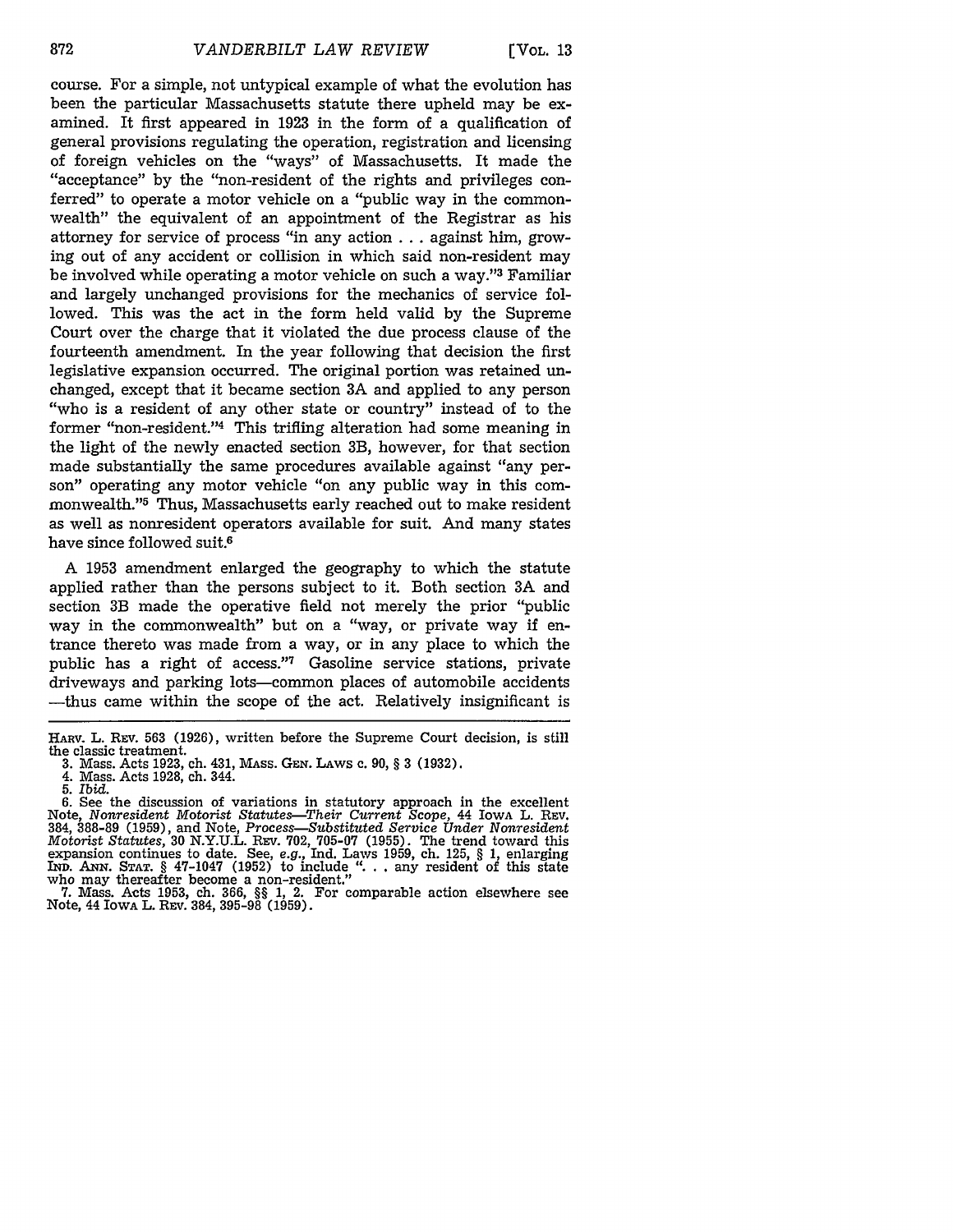the 1955 amendment, which brought the operation of "trailers" as well as motor vehicles within the ambit of the act.<sup>8</sup>

Doubtless the failure to include some of these provisions in the original statute, both in Massachusetts and elsewhere, was the result of a failure to anticipate the variety of questions which would arise. Perhaps it was partly the exercise of restraint founded in doubts of the constitutional validity of a broad statute. But the constitutional doubts have very largely disappeared,<sup>9</sup> so that the current process of expansion is one of eliminating technical bugs.

### *B. Tortious Act Statutes-The Coming Trend?*

It might be suggested that this is wasted effort. The nonresident motorist statute has about run its course and like many another development of this century it will have become obsolete before it reaches its highest technical perfection. The next decade will probably see them replaced by general tortious act statutes which authorize the exercise of jurisdiction by state courts upon single wrongful acts committed within the state. Several such acts have been adopted to date,10 with the intent of conferring upon the courts of the states in question the full range of jurisdiction permitted to states by the fourteenth amendment.<sup>11</sup> It is true that no state has as yet repealed its nonresident motorist statute upon enactment of a single act statute, and that the most recent attempt to resort to such an act in a typical nonresident motorist situation encountered a skeptical judge who avoided applying the statute because he found it not to be retroactive in application.<sup>12</sup> But the replacement seems inevitable,

8. Mass. Acts 1955, ch. 196, § 1. 9. See Stumberg, *Extension* of *Nonresident Motorist Statutes* to *Those Not* Operators, 44 Iowa L. REV. 268 (1959); Dambach, Personal Jurisdiction: Some Current Problems and Modern Trends, 5 U.C.L.A.L. REV. 198 (1958).<br>10. E.g., ILL. REV. Star. ch. 110, § 17(1) (b) (1959); ME. REV. Star. ANN. ch.

112,  $\S 2\tilde{I}(I)$  (B) (Supp. 1959) (copied from the Illinois act); N.M. Star. ANN.  $\S 21-3-16$  (A) (3) (Supp. 1959) (substantially copied from the Illinois act). Acts similar in character but limited in scope to foreign been enacted in other states. E.g., MINN. STAT. § 303.13(3) (Supp. 1959);<br>N.C. GEN. STAT. § 55-145 (1960). On the general validity and scope of the<br>single-act statutes see 1 EHRENZWEIG, CONFLICT OF LAWS 96-98 (1959) [hereinafter cited as EHRENZWEIG]; Reese and Galston, Doing An Act or Causing Consequences as Bases of Judicial Jurisdiction, 44 Iowa L. REV. 249 (1959); Developments in the Law—State Court Jurisdiction, 73 HARV. L. REV. 909, Developments in the Law—State Court Jurisdiction, 73 HARV. L. REV. 909, 1003-04 (1960); Note, 42 MINN. L. REV. 909 (1958).

11. See Cleary and Seder, *Extended Jurisdictional Bases for the Illinois*

*Courts,* 50 Nw. U.L. REv. 599 (1955). 12. Clews v. Stiles, 181 F. Supp. **172** (D.N.M. 1960). The case involved a New Mexico collision occurring before the effective date of the 1959 act. Why plaintiff elected to proceed under the new act rather than under the nonresident motorist statute, N.M. STAT. ANN. § 64-24-3 (1953), does not<br>appear. The new New Mexico act contains a special jurisdictional base not found in the Illinois model. "The operation of a motor vehicle upon the highways of this state ... **."** N.M. **STAT.** ANN. § 21-3-16 (a) (2) (Supp. 1959). *But see* Star v. Rogalny, 162 F. Supp. **181** (E.D. Ill. 1957), upholding jurisdiction by service under the general act.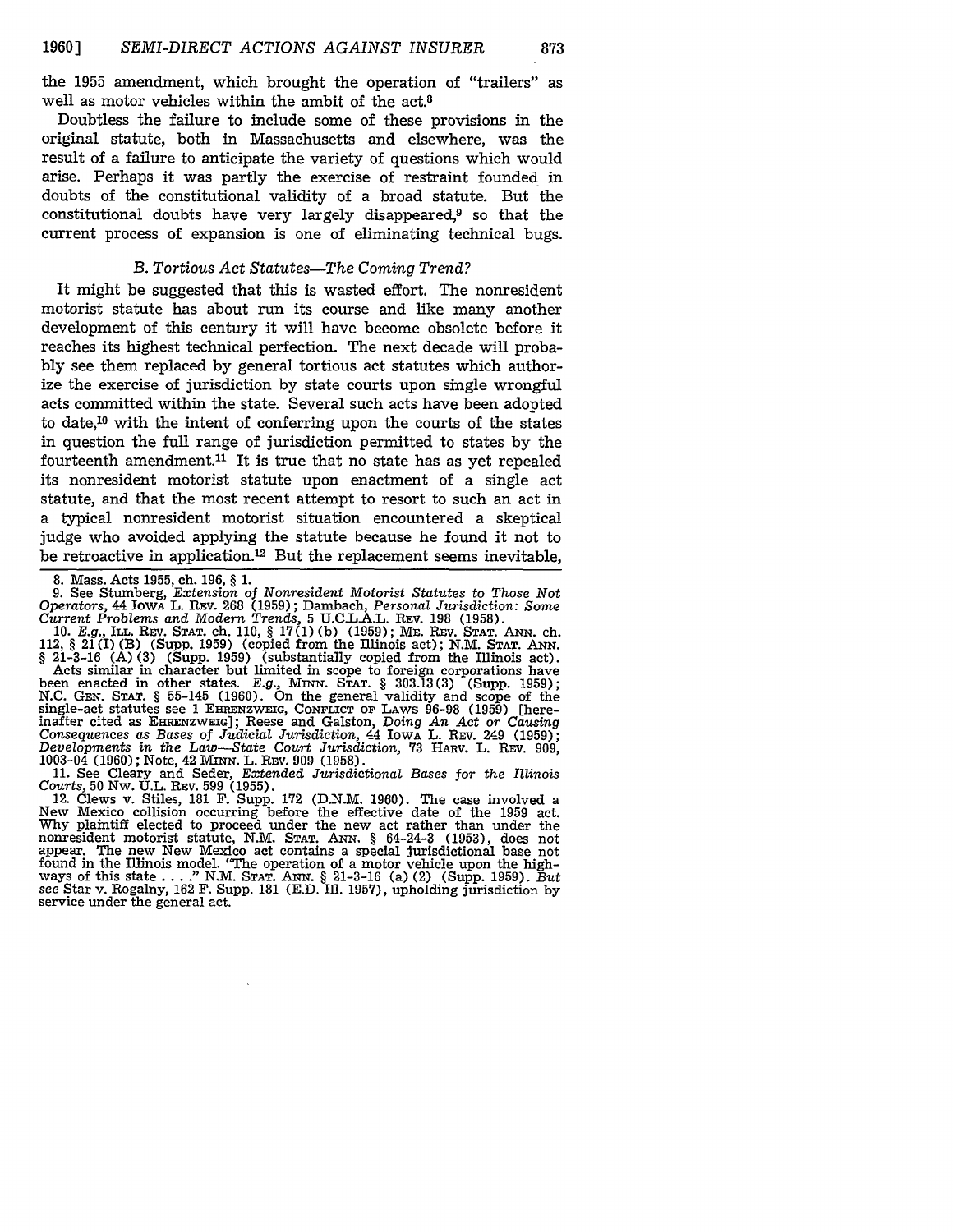in practice if not in the statute books, since the general act avoids all the technical problems of what constitutes a "vehicle," and of how to define being "operated" on a "highway" or "public place." This is not to say that there will be no problems about the allowable scope of the single act statutes, but only that they will not be these problems.13 The man who succeeds in drafting the perfect nonresident motorist act will be admired for his perseverance but for little else.

# *C. Actions Against a Nonresident Domiciliary Administrator*

Reverting to the development of the Massachusetts nonresident motorist act, a 1952 amendment was omitted from the chronology because it introduces the major subject matter of this article. It subjected to the jurisdiction of the Massachusetts courts not only the "resident of any other state or country" of section 3A and the "any person" of section 3B but the "executor or administrator" of those persons as well. 14 If such people were to be subjected to the jurisdiction of the state courts an amendment of the statute was necessary, for state courts without exception were unwilling to extend their process to personal representatives without explicit statutory language making it applicable to them.15 The reluctance was because of statutory lack rather than strong constitutional doubt, however, for state courts have with equal unanimity sustained such extensions against claims that they violated non-claim statutes, in that the claim had not been presented to the domiciliary administration of the deceased within the time allowed in the domiciliary state; or that it was improper to render a judgment which would interfere with the in rem jurisdiction of the domiciliary state; or that the statute violated the rule and policy of unitary administration of the estates of deceased persons; or that suit against a foreign representative outside the state of his appointment is impossible because he cannot function in that capacity when he leaves the state.16

The only opposition to these statutes has arisen in the federal district courts. In a widely noted early case, Judge Graven in the Northern District of Iowa held the statute invalid as an Iowa attempt

<sup>13.</sup> For what those problems will be, and how they will probably be resolved, see Cleary and Seder, *supra* note 11; Reese and Galston, *supra* note 10. 14. Mass. Acts 1952, ch. 125.

<sup>15.</sup> See cases collected in Annots., 53 A.L.R.2d 1164, 1194-96 (1957); 155 A.L.R. 333, 345-46 (1945).<br>16. Detailed analysis is not undertaken because the general problem and

treatment of the individual objections has been widely and thoroughly discussed. See 1 EHRENZWmG, 62-65 (1959); Holt, *Extension of Non-Resident Motorist Statutes* to *Non-Resident Personal Representatives,* 101 **U.** PA. L. REV. 223 (1952); Scott, Hess and Pawloski Carry On, 64 HARV. L. REV. 98<br>(1950); Stumberg, supra note 9. Especially helpful among the abundant<br>student treatments are Note, 57 YALE L.J. 647 (1948); 57 MICH, L. REV. 406 (1959).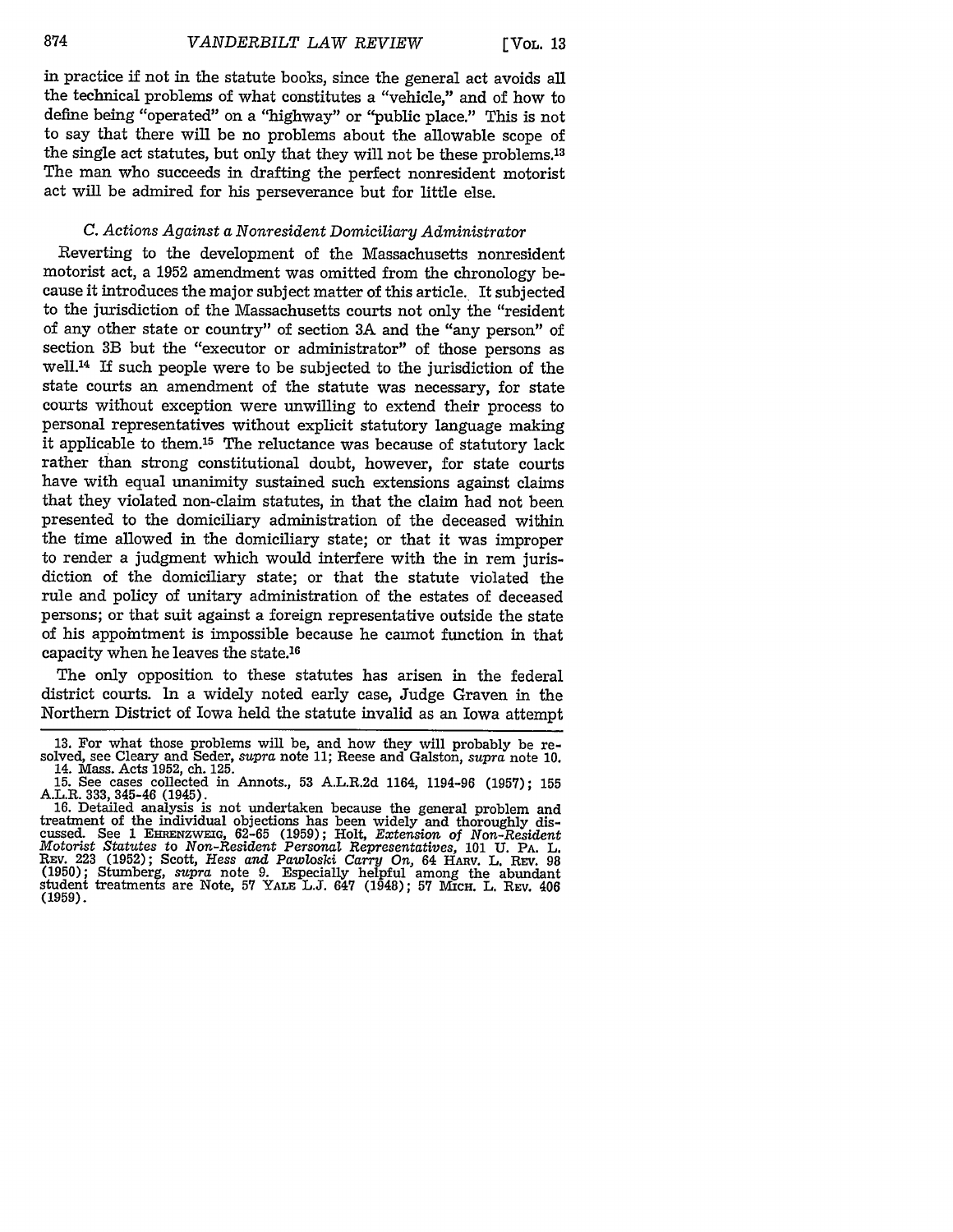to encroach upon the sovereignty of other states.'7 Another district court in the same circuit arrived at a similar conclusion. 18 But that later decision was reversed by the Court of Appeals for the Eighth Circuit, $19$  and the reversing grounds were so broad that the earlier case must also be regarded as overruled. Only by finding narrow Iowa grounds upon which to place his ruling could Judge Graven strike down another Iowa legislative attempt<sup>20</sup> to reach the foreign representative of the deceased nonresident motorist-his own court of appeals effectively pulled out the federal rug on which he stood.

Thus it appears that the only outstanding decision which may truly be said to be opposed to the validity of such statutes is one put upon an extremely narrow ground. The federal district court for Massachusetts, construing the 1952 Massachusetts amendment referred to above, found that all it did was make the administrator subject to Massachusetts process; it "does not purport, even if it could, to create substantive liability, or to confer extra capacity upon a foreign administrator."21 The case must have been poorly presented, for Judge Aldrich mentions none of the abundant authority, both judicial and non-judicial, which had considered that very ground for objection to the extension and found it wanting in substance. $22$  And it may freely be predicted that when the Massachusetts courts consider the statute they will swiftly divine a legislative intent to accomplish what Judge Aldrich thought had not been done.

This development, unlike the scope and construction questions discussed above, does present a question of some importance in the continued administration of nonresident motorist statutes. More important (in light of the suggestion above that the nonresident motorist statute is on its way out), is the fact that the same problem infects the single-act statutes which will replace the nonresident motorist statutes. Each of the single-act statutes referred to above<sup>23</sup> purports to be available against the personal representatives of the deceased as well as against the wrongdoer himself. The problem has not been escaped.

had the state cases and two United States Court of Appeals decisions discussed in the authorities cited in note 16 *supra* been presented he could scarcely have disposed of them in a one and one-half page opinion. 23. *Supra* note 10.

<sup>17.</sup> Knoop v. Anderson, 71 F. Supp. 832 (N.D. Iowa 1947). The case is examined in some detail in the articles discussed in note 16 *supra.* 18. Brooks v. National Bank, 152 F. Supp. **36** (W.D. Mo. 1957).

<sup>19.</sup> Brooks v. National Bank, 251 F.2d **37** (8th Cir. 1958); see 57 Micx. L.

REv. 406 (1959), for a full discussion. 20. See Note, *Should Iowa Again "Reach Out" For Estate Representatives of Nonresident Motorists?,* 44 IowA L. REv. 402 (1959).

<sup>21.</sup> Derrick v. New England Greyhound Lines, 148 F. Supp. 496, 497 **(D.** Mass. 1957).<br>22. This is not to say that he might not have reached the same result. But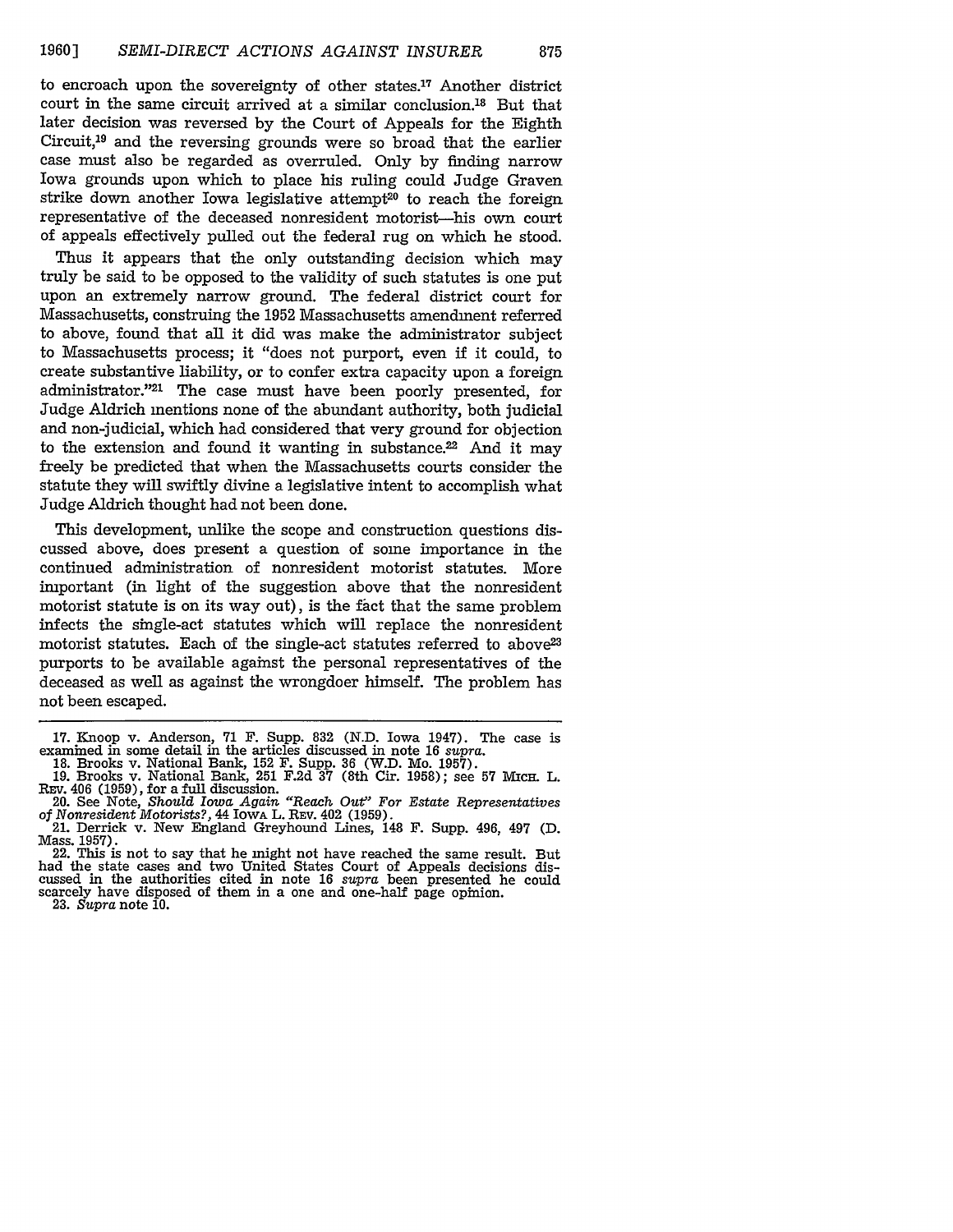The most serious objection presented to such statutes, and the one which has prompted the three holdings against exercise of jurisdiction, has been that the judgment would be ineffective abroad.<sup>24</sup> At the moment it is sufficient to point out that no court has yet been asked to give full faith and credit to a judgment rendered against its appointed administrator or' executor by the courts of a sister state. Before embarking upon an exploration of the problem of the status of these judgments, reference should be made to another somewhat parallel line of cases. This group of decisions, generally rendered in the absence of express legislative sanction, has introduced another device for proceeding against the representative of a deceased nonresident motorist.25 Since these cases have attracted less attention and no very comprehensive treatment, they will be explored in some detail before the problems of the efficacy of the judgment rendered under either device will be examined.

## *D. Actions Against a Locally Appointed Administrator*

As early as 1934 the Supreme Court of New Hampshire was asked to approve the appointment of an administrator in that state for the estate of a non-domiciliary who had been involved in an automobile accident there and who had died before an action was commenced against him.26 New Hampshire probate law permitted appointment of an administrator of any deceased "inhabitant" and also of a deceased nonresident if he left "estate" in New Hampshire. The only estate alleged to exist was a liability policy insuring the deceased against the assessment of legal liability issued by an insurance company which was subject to suit in the courts of New Hampshire. In order to constitute this "estate" in New Hampshire the court was obliged to find it an asset, consisting of rights of the insured against the insurer, and that it was located in New Hampshire. Over the objection that no rights existed at all until judgment had been rendered against the insured for damage to person or property, the court found that the possibility of an immediate obligation to the insured arising when and if judgment was obtained against the administrator con-

<sup>24.</sup> See, e.g., Knoop v. Anderson, 71 F. Supp. 832, 849 (N.D. Iowa 1947). "For a district court in one state to give an advisory opinion to a court in another state is something that has not been sanctioned. **...**"<br>25. This symposium is limited to automobile liability insurance. The line

of cases discussed is of even more potential importance in other types of or cases uncourse because of the absence of broad statutes permit-<br>ting suit against nonresident, non-motorist tort-feasors. For illustration, see<br>In re Reilly's Estate, 63 N.M. 352, 319 P.2d 1069 (1958), approving appoint ment of a New Mexico administrator for an airline pilot killed in a crash in that state, for the purpose of maintaining actions against the pilot and ultimately against a company which had issued a casualty policy insuring the pilot.

<sup>26.</sup> Robinson v. Dana's Estate, 87 N.H. 114, 174 Atl. 772 (1934).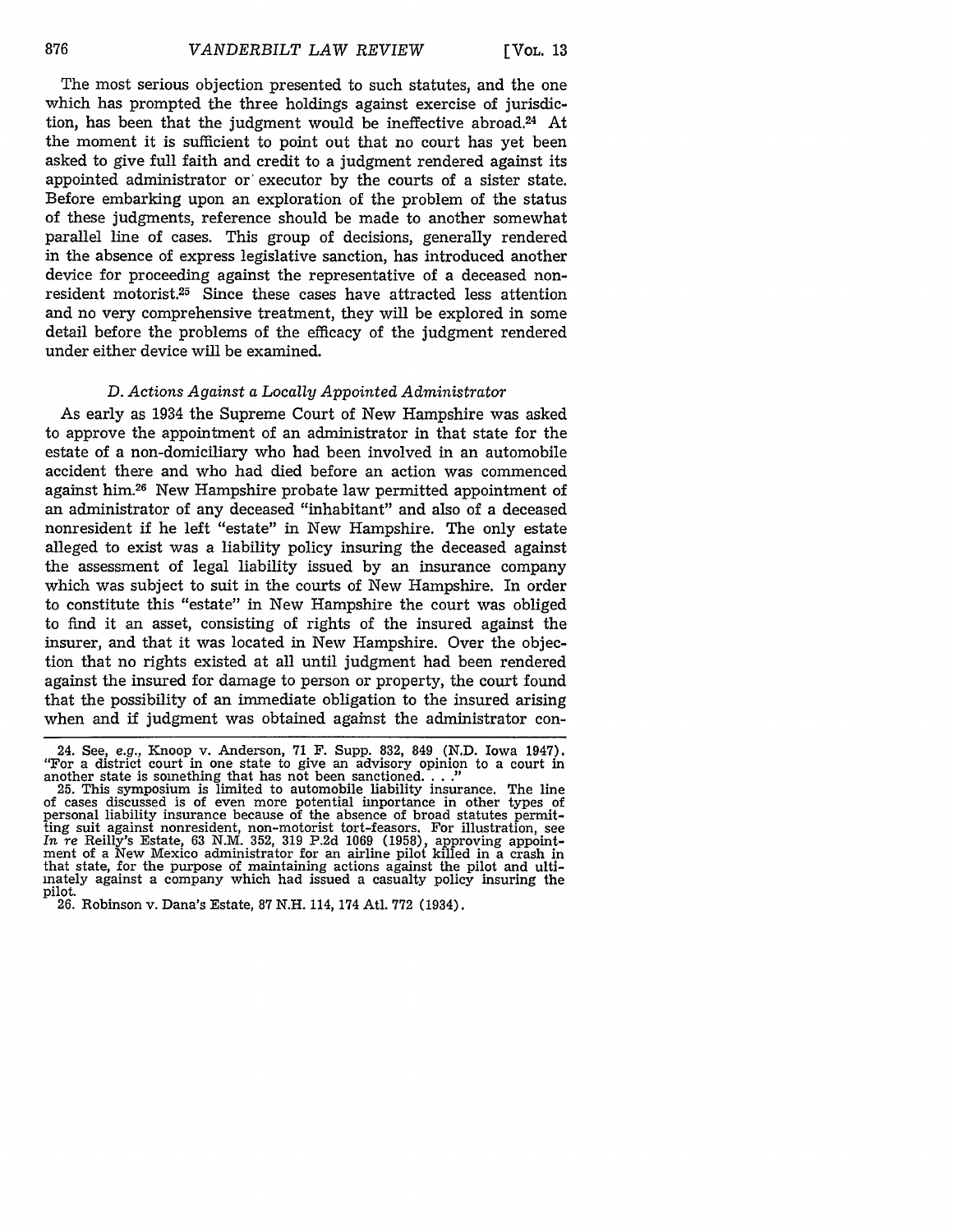stituted a sufficient estate for the purposes of administration. "Appointment or refusal to appoint does not depend upon the probable merits of the decedent's title or claim."27 The court did not try the claim to determine whether an administrator should be appointed, but appointed an administrator to determine whether there is a claim. Even though the decedent's claim against the insurer was not one presently enforceable, it nevertheless had present value-the court compared it to an unmatured note. And in response to the seeming objection that the obligation of the insurer in the event of judgment was not to pay money to the estate but to discharge the judgment, the court drew a parallel to appointment of an administrator to set aside fraudulent conveyances made by the deceased; the administrator may sue even though the deceased himself could not have avoided the transfers.

Finding an asset to exist, the court had no difficulty in holding it to be located in New Hampshire for the purpose of administration. The deceased had been temporarily resident in New Hampshire prior to his death and the insurance company was "locally present" and subject to suit in that state.

The fact pattern of this case is (1) a resident of the forum is injured by an automobile (2) in the forum (3) by a nondomiciliary of the forum (4) who is insured against legal liability by an insurer at least subject to service of process in the state and probably (this is unclear in the report) doing business there. A large number of cases have been decided, the bulk of them in the past decade, which involve variations on that pattern. Most uphold the procedure approved by New Hampshire in *Robinson v. Dana's Estate.* The variations have some significance, however.

1. The residence of the claimant or petitioner.—In the infancy of nonresident motorist statutes the extraordinary process of subjecting to jurisdiction a man who could not be found within the state was justified in part by the legitimate high concern of the forum in providing a remedy to its own residents. But most statutes are not so limited in their terms, and it seems clear that there is no constitutional need so to limit them.<sup>28</sup> Some of that same problem is present here. In the *Robinson* case the court emphasized that the plaintiff was a resident of New Hampshire. And in most of the cases permitting appointment the claimant is a resident of the appointing state. In one federal case it clearly appeared that the claimants were residents

**<sup>27.</sup>** 174 Atl. at 774.

<sup>28.</sup> See Watson v. Employers Liab. Assur. Corp., 348 U.S. 66, 72 (1954), justifying Louisiana's direct action statute partly on the ground that "persons injured or killed in Louisiana are most likely to be Louisiana residents, and even if not, Louisiana may have to care for them." See also Note, 30 N.Y.U.L. **REV.** 702, **709 (1955).**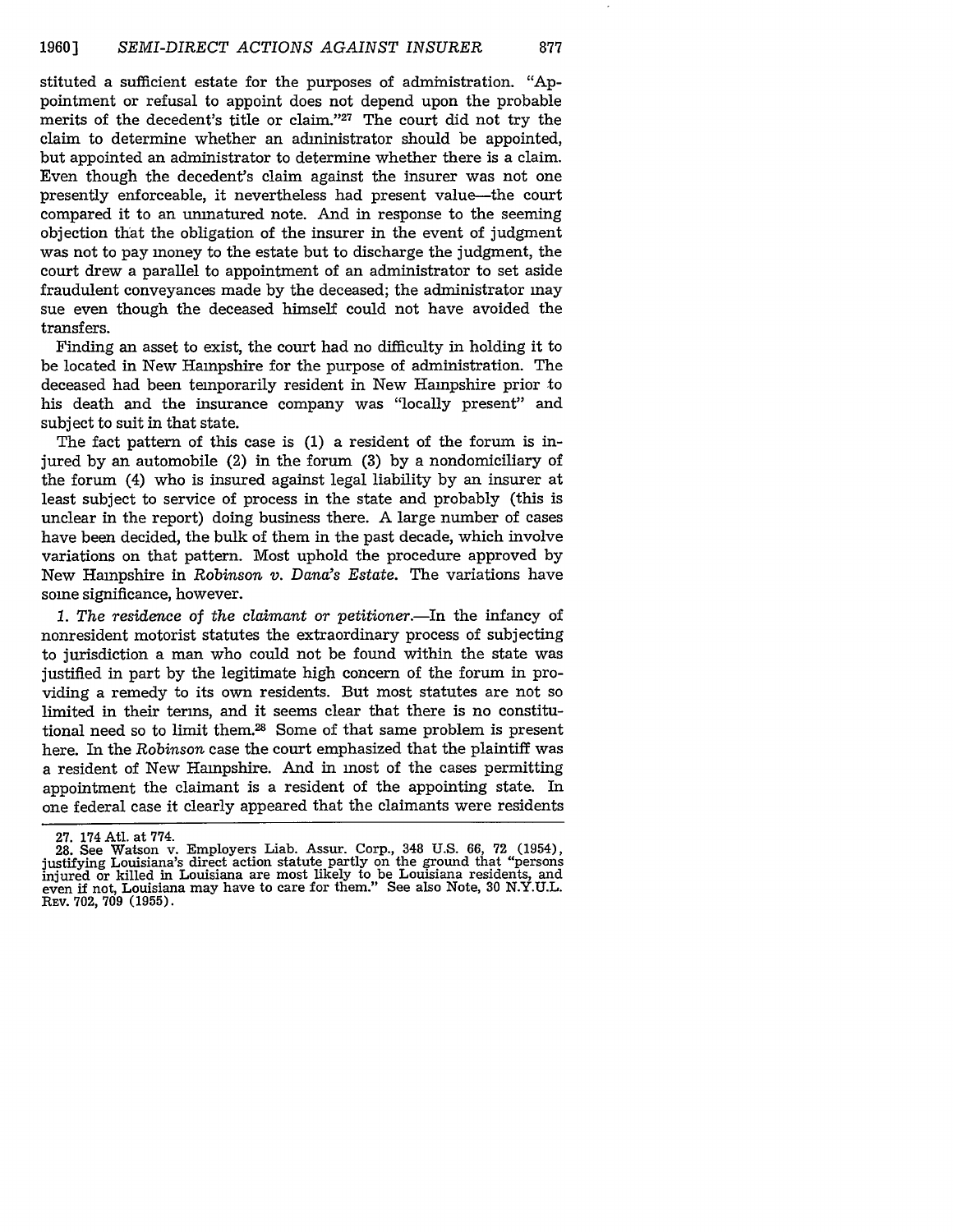of Oregon attempting to proceed in Idaho against a deceased Californian for injuries arising out of an Idaho collision.29 Although the court refused to permit suit against the Idaho-appointed administrator to proceed, the judge did not include the fact of the residence of claimants in formulating the questions he felt required to decide.30

A widely cited New Jersey case, *In re Roche's Estate,31* found as one objection to appointment of an administrator the fact that it was an attempt by New Yorkers to sue other New Yorkers in New Jersey for death arising out of a New Jersey accident. It found in this a clear design to utilize the nonresident motorist procedures in a case in which they would not be available, since the New Jersey act was then restricted to use by residents of that state.32 But in the even more extreme setting of *In re Fagin's Estate*<sup>33</sup>-both the deceased nonresident and the claimants were residents of Rock Island County, Illinois, where domiciliary administration was proceeding-the Iowa court could find no requirement that petitioning creditors be Iowans, nor disqualification in the fact that the creditors were resident in the place of domicil of the deceased. And the quite recent Nebraska opinion in *In re Kresovich's Estate,34* recites that at least one of the petitioner-claimants was a resident of California without attaching any consequence to that fact.

In short, only one case seems to regard the residence of the claimant as being of any significance, and it found additional reasons, perhaps more compelling, to condemn the procedure.<sup>35</sup>

2. Injury arising in the forum.—In all but one of the cases involving the ancillary administration device the accident or injury in question occurred within the forum. That one exception is from Illinois, *Shirley's Estate v. Shirley.36* There the petition showed the Indiana

29. Fell v. Dice, 135 F. Supp. 851 (D. Idaho 1955). **30.** 135 F. Supp. at 852. In Hendrix v. Rossiter, 155 F. Supp. 44 (S.D. Ga. 1957), the claimants were the survivors of one killed in a crash with the decedent-defendant. It seems probable from the report that both the claimants and their deceased were non-Georgians, but the court in refusing to

permit the action to proceed made no such point. 31. 16 N.J. 579, 109 A.2d 655 (1954). 32. Charles v. Fischer Baking Co., 117 N.J.L. 115, 187 Atl. 175 (1936). See note 71 *infra.*

33. 246 Iowa 496, 66 N.W.2d 920 (1954).<br>34. 168 Neb. 673, 97 N.W.2d 239 (1959), 12 Stan. L. Rev. 668 (1960). The contention was also summarily dismissed in Davis v. Cayton, 214 S.W.2d 801 (Tex. Civ. App. 1948). 35. Indications that the New Jersey court might adhere to its position in

spite of the fact that its nonresident motorist statute is now available to both resident and nonresident claimants may be found in In re Roche's Estate, 16 N.J. 579, 109 A.2d 655, 658 (1954) where the court suggests that the policy is "not a chose in action for the protection of which ancillary administration in New Jersey is needed, in the interest of either a *resident* or *a nonresident creditor."* (Emphasis added.)

36. 334 Ill. App. 590, 80 N.E.2d 99 (1948).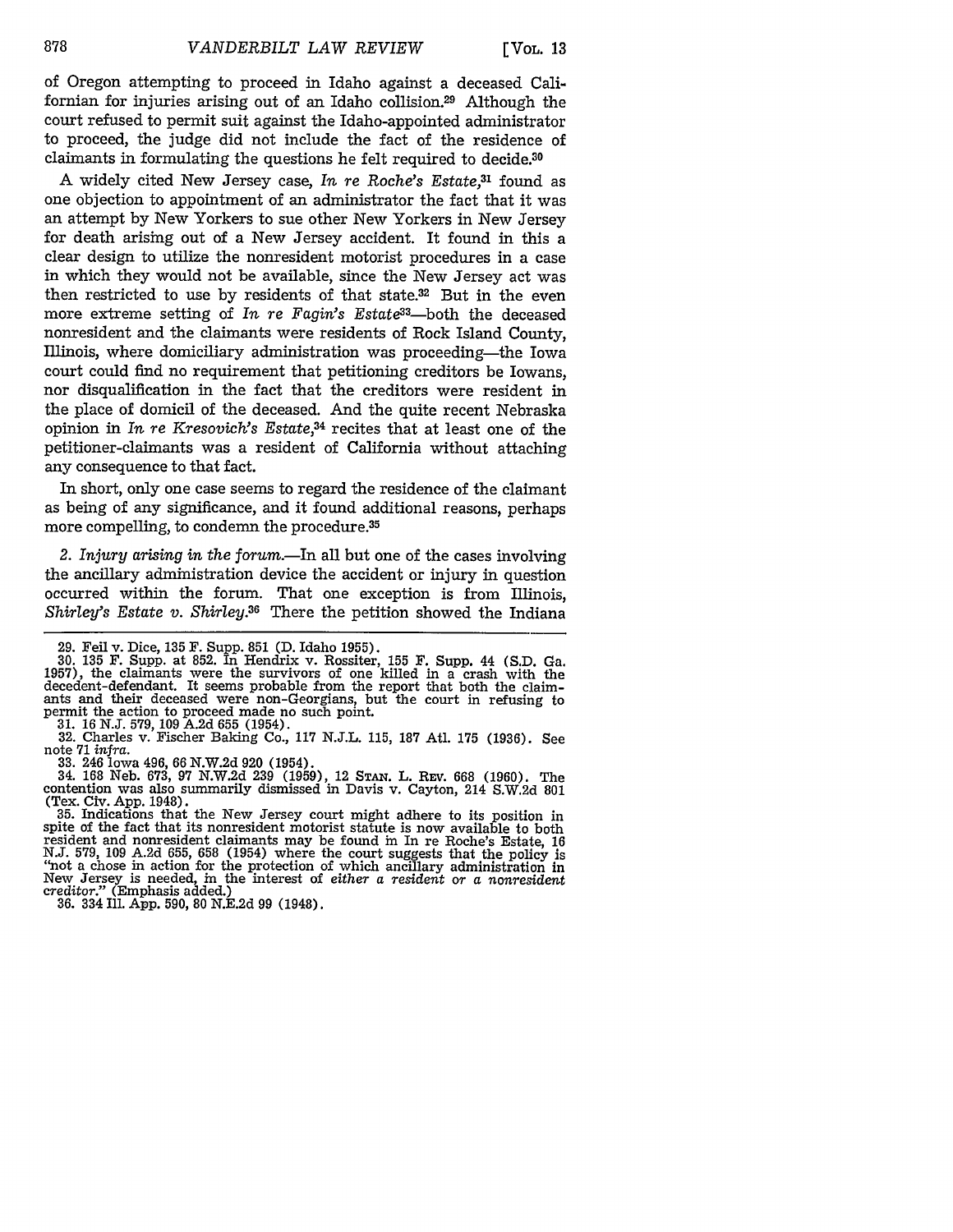death of an Indiana resident caused by an Indiana accident. The deceased was insured by an Indiana corporation qualified and doing business in Illinois. Petitioner was an Illinois corporation whose truck had been damaged in the Indiana collsion. The letters were revoked, not on the broad ground that the accident must occur in the forum but on the narrower reasoning that the insurer did not and never had done business in Cook County, Illinois, where the petition was filed. Thus the ruling purports to be based upon venue, not jurisdiction; nothing in the opinion would preclude petitioning in an Illinois county in which the insurer did engage in business or maintain an office.

The care with which the court refrained from seizing upon the obvious ground that it was a foreign accident is emphasized by a subsequent Illinois case. *In re Lawson's Estate37* involved an Illinois accident in which an Ohio resident was killed. The Ohio insurer of the decedent was neither licensed to do- business nor doing business in Illinois, but it had designated the Secretary of State as its attorney for service of process. The court distinguished *Shirley's* Estate by pointing to an alternative-and previously approved<sup>38</sup>-venue, the county in which the accident occurred. It did not even mention the fact that the *Shirley's Estate* accident occurred in Indiana.

Doubtless the fact that the accident occurs abroad might be resorted to by a court for the purpose of invoking the doctrine of forum non conveniens.39 The accident occurred in Indiana, most witnesses presumably were there, Indiana law would be applied. But plaintiff was an Illinois corporation, and those courts which apply the doctrine either refuse to exercise it against residents or do so only for the most compelling of reasons.40 Analogous to the doctrine of forum non conveniens is the recognized probate practice of exercising discretion in the appointment of ancillary administrators, but it too is sparingly applied to petitions of local creditors.41

It is of course true that if the Indiana resident had been so improvident as to enter Illinois during his lifetime and had been there served with process the action could have been entertained without regard to convenience. Now that the "transient rule"42 of personal jurisdiction has been pushed to its loony but logical ultimate by a holding that one passing over the territory of a state in a non-stop

42. Ehrenzweig, *The Transient Rule of Personal Jurisdiction: The "Power" Myth and Forum Conveniens,* 65 YALE L.J. 289 (1956).

<sup>37. 18</sup> Ill. App. 2d 586, 153 N.E.2d 87 (1958). **38.** Furst v. Brady, 375 Ill. 425, 31 N.E.2d 606 (1941).

<sup>39.</sup> Adopted in Illinois: see Whitney v. Madden, 400 Ill. 185, 79 N.E.2d 593  $(1948)$ . See generally 1 EHRENZWEIG 120-25.

<sup>40.</sup> See Barrett, The *Doctrine of Forum Non Conveniens,* 35 **CALIF.** L. REV. 380, 410-15 (1947).

<sup>41. 4</sup> BANCROFT, PROBATE PRACTICE § 1228 (1950).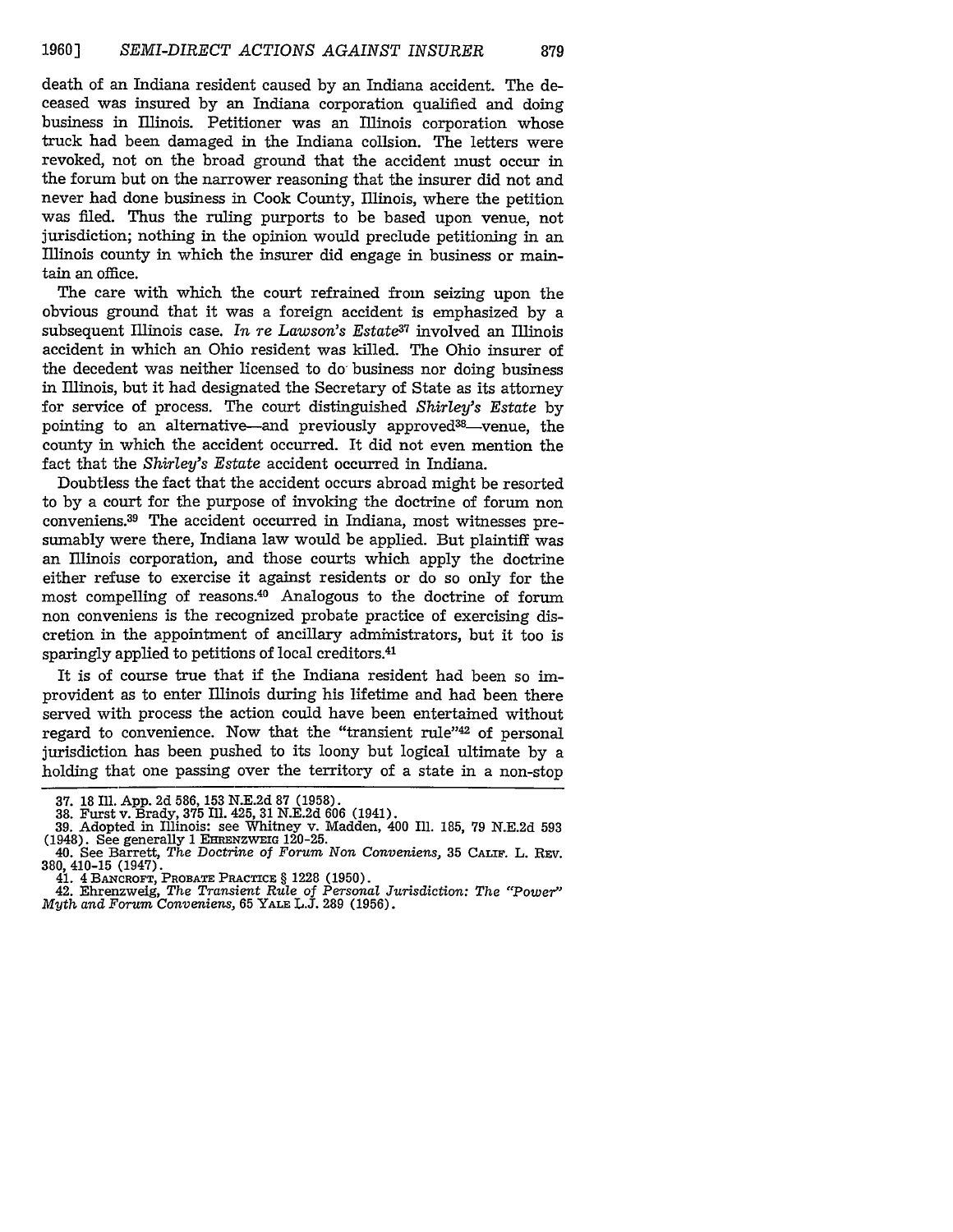airplane flight is subject to service of process of courts in that state,43 there can be no doubt. And it seems likely that if he had been so served in Illinois the action could continue against him after his death by substitution of an administrator, at least if Illinois has established procedures for such substitution.<sup>44</sup> It is less clear that personal service in Illinois on the Indiana personal representative would subject the Indiana estate to the jurisdiction of Illinois courts; a long history, not yet abandoned, denies the appointed representative any status as representative when he ventures abroad.45

It is possible that Illinois could accomplish the same purpose by a direct action statute. A recent Louisiana enactment provides that operation of a motor vehicle in that state by a nonresident subjects not only himself but his liability insurer to the jurisdiction of Louisiana courts.46 The fate of that act is not yet clear although it has been approved in one decision.<sup>47</sup> Even if it be valid, it seems more reasonable to subject the insurer everywhere the insured goes than to subject the insurer to the defense of all of its insureds in any state where it does business.<sup>48</sup>

There is, of course, the parallel to attachment and garnishment, through which the owner of property may be subjected to *quasi in rem* jurisdiction of the courts of a state in which his property may be found. As to tangible property, this is sometimes justified by the

In a carefully reasoned opinion the Court of Appeals for the Second Circuit recently held that although substitution of a foreign administrator was not allowed under New York law it could be accomplished in a diversity case in New York under the provisions of **FED.** R. Civ. P. 25(a) (1); application of the rule did not violate either the fifth amendment or the *Erie* doctrine. Iovino v. Waterson, 274 F.2d 41 (2d Cir. 1959), cert. denied, 362 U.S. 949 **(1960).**

45. See generally Note, The Amenability to Suit of Foreign Executors and Administrators, 56 COLUM. L. REV. 915 (1956); see also notes 98-101 infra. 46. LA. REV. STAT. § 13:3474 (Supp. 1959).

47. Pugh v. Oklahoma Farm Bureau Mut. Ins. Co., 159 F. Supp. **155** (E.D. La. 1958).

48. Mentioned among the justifications for the Louisiana direct action<br>statutes in Watson v. Employers Liab. Corp., 348 U.S. 66, 72 (1954), is that<br>"her claim is for injuries from a product bought and used . . ." in Louis

<sup>43.</sup> Grace v. MacArthur, **170** F. Supp. 442 (E.D. Ark. 1959), 12 VAND. L. REV. 1395 (1959).

<sup>44.</sup> See **1** EHRENZWEIG 64 n.16 **(1959).** A statutory procedure for substitution was held unconstitutional in McMaster v. Gould, 240 N.Y. 379, 148 N.E. 556 (1925). As a consequence the statute was repealed. N.Y. Sess. Laws 1926, ch. 660, § 1. Faithful to that rule, the Appellate Division held that substitudion could not be allowed. Appeal of Gantt, 141 N.Y.S.2d 738 (App. So the Surrogate Court in *In re* Riggle's Will, 18 Misc. 2d 988, 188 N.Y.S.2d 622  $(1959)$ , was obliged to resort to the presence of an "asset" in the form of a policy issued to the deceased nonresident by a New York-authorized liability insurer. It distinguished Cosgrove v. Weierman, 3 App. Div. 2d 94 N.Y.S.2d 1005 (1957), on the ground that insurance was not shown in that case. But see In re Klipple's Estate, 101 So. 2d 924 (Fla. App. 1958), refusing continuation of an action under the Florida nonresident motorist stat where the defendant died after commencement of the action and the insurer was not licensed in Florida; see note 112 *infra.*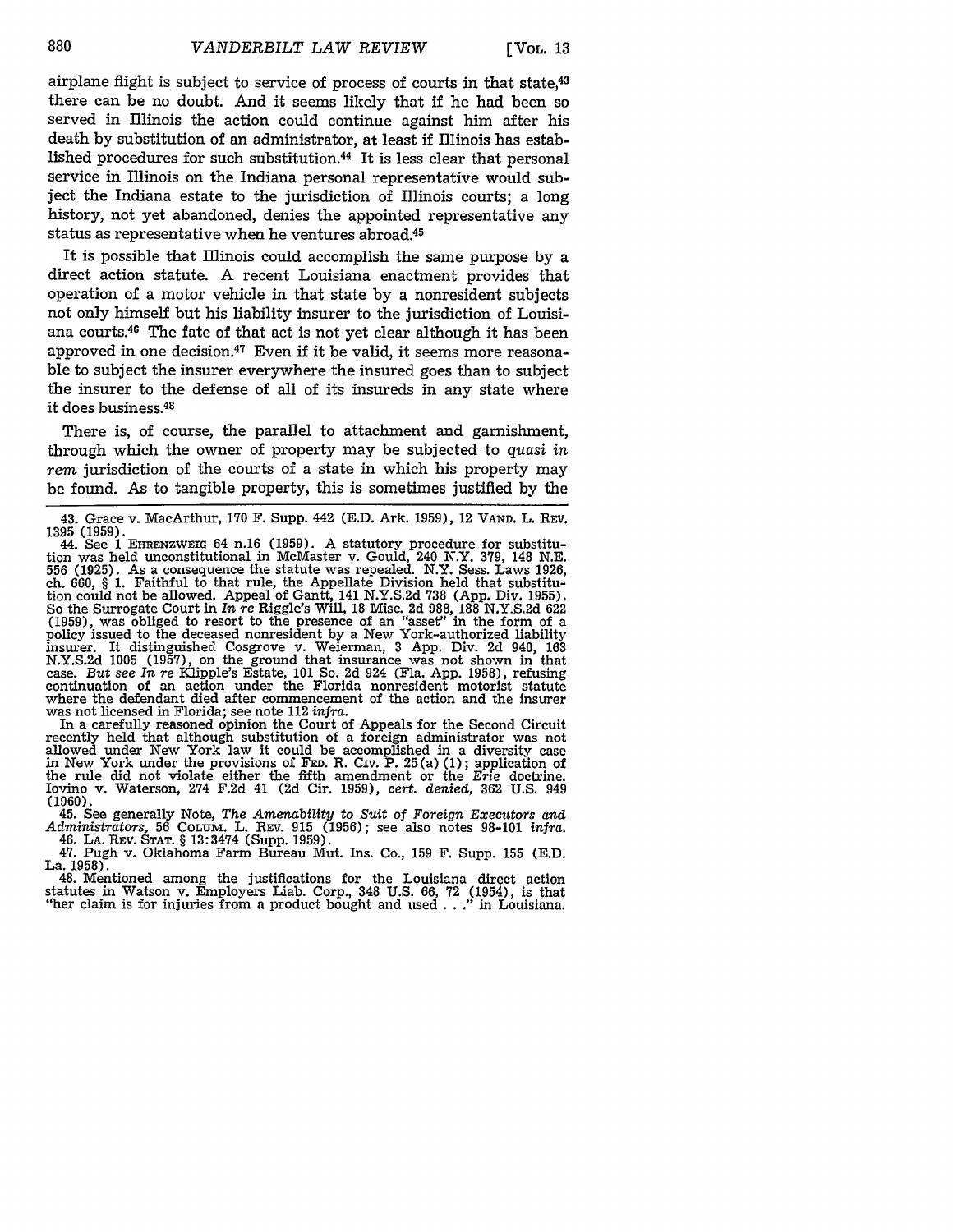notion that the owner "consents" by voluntarily keeping property within the state. But this is groundless, for surely Balk did not consent to the process of Maryland courts when his debtor, Harris, took a trip to Baltimore and was garnished there by Epstein. Yet the Supreme Court found that the mere presence of Harris gave the obligation he owed Balk a sufficient Maryland situs to sustain the jurisdiction and make valid the judgment Epstein obtained against Harris.<sup>49</sup> The debt there was an "ordinary" one,<sup>50</sup> and it was not "contingent," both considerations which distinguish it from the obligation of the insurer prior to judgment in favor of the claimant and against the insured.51

*In re Riggle's Will* did involve appointment of a New York administrator of a deceased resident of Illinois to be sued on an accident occurring in Wyoming.<sup>52</sup> But an action had already been commenced against the deceased during his lifetime, and the problem is one of substitution.

*3. By a nondomiciliary* of *the forum.-In* the *Robinson* case, which launched this movement, there apparently was some doubt whether the deceased was a domiciliary of New Hampshire or merely a temporary resident. The court did emphasize that he was more than a transient. $53$  But in all subsequent cases $54$  he has been, apparently, only a transient, in the same sense that the typical defendant under nonresident motorist statutes has been. And no court since *Robinson* has characterized this as an important fact. None of the cases decided to date involve an attempt to appoint a representative for a deceased nonresident who "entered" through the operation of his vehicle by another, as an employee or bailee. When the similar question has arisen under nonresident motorist statutes the courts have generally resolved in favor of exercising jurisdiction.55 But the attention here

49. Harris v. Balk, 198 U.S. 215 **(1905).** See 1 **EHRNZWEIG** § 29 (1959); Swenson, Conflict *of Laws Problems Under the Iowa Garnishment Statutes,* 34 IowA L. REV. **605** (1949).

50. 198 U.S. at 223; Riesenfeld, *Creditors' Remedies and the Conflict of Laws-Part One: Individual Collection of Claims,* 60 CoLuM. L. REv. 658, 670-78, esp. at 676 (1960).

51. After judgment has been obtained against the insured the action is transitory and can be maintained anywhere the insurer is subject to suit. See note 133 *infra.*

52. 18 Misc. 2d 988, 188 N.Y.S.2d 622 (Surr. Ct. 1959), 35 **NOTRE** DAME LAW. 288 (1960). The New York antecedents of this case are discussed at note 44 *supra.*

53. 87 N.H. 114, 174 Atl. 772, 775 (1934).<br>54. Berry v. Simith, 85 Ga. App. 710, 70 S.E.2d 62 (1952) involved a Georgia<br>resident who died leaving a small amount of property within the state. Ap-<br>parently to establish the n the right to ancillary administration, the court relied upon the line of cases finding liability insurance to be an asset of the deceased.

**55.** Stumberg, *Extension of Nonresident Motorist Statutes to Those Not Operators,* 44 IowA L. REv. 268-71 (1955); Annot., 53 A.L.R.2d 1164, 1177-87  $(1957)$ .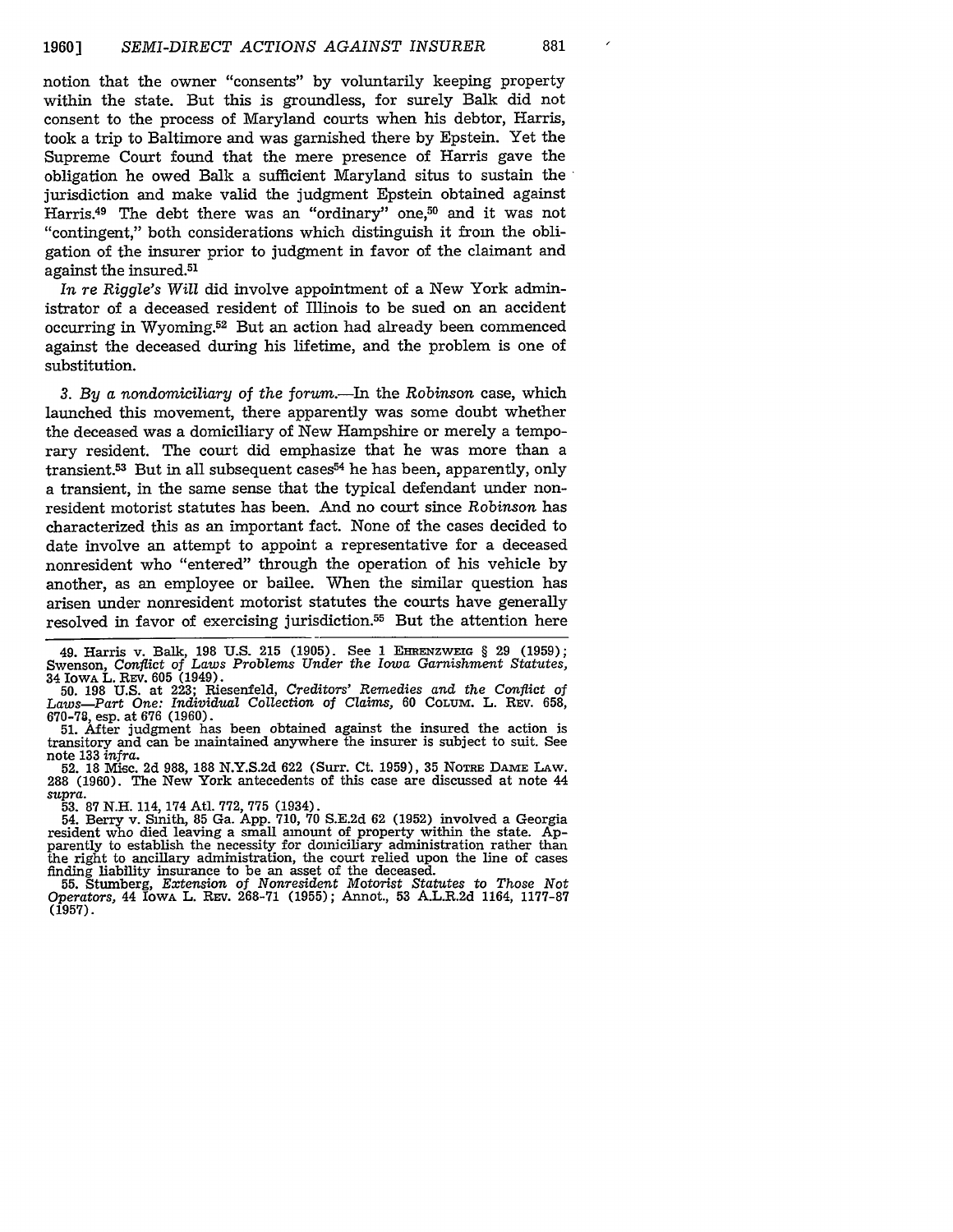has been directed to location of the "asset" rather than the presence of the deceased at any particular time. The effect of the insured's presence or absence from the state seems technically irrelevant, except in the limited function place of death may play, which is discussed below.

The problem of agents and bailees of the owner is not apt to become important in this line of cases. The standard automobile liability policies contain clauses<sup>56</sup> which make agents and bailees insureds under the policy; there appears to be no reason why the process discussed would not be as available against their estates as it has been against the estate of the named insured.

A factor of seemingly small significance but one sometimes mentioned in the cases is the place of death of the deceased insured. It may, under local rules allocating probate proceedings among the several counties of the state, determine which state court may appoint the administrator.<sup>57</sup> Apart from this, it seems more probable that courts which seem to reject petitions because the particular probate court which issued the letters was without jurisdiction are ruling because of reservations more fundamental than that.58

*4. Insurance against legal liability by an insurer somehow "present"* in the state.—Because the appointment of an administrator of a nonresident depends generally upon the presence of assets within the state subject to administration,<sup>59</sup> the prime attention in the cases has been given to the question whether (a) a policy insuring the deceased against legal liability is property or asset and (b) if so, where located. The Iowa legislature has solved that problem for local purposes by enacting a declaration that the policy of a deceased nonresident motorist is an asset having situs in Iowa for the purpose of any civil action for injuries arising out of a motor vehicle acci-

3. *Any* other person with respect to the owned automobile, provided the actual use thereof is with the permission of the named insured **...** 57. See, *e.g.,* Kimbell v. Smith, 64 N.M. 374, 328 P.2d 942 (1958), pointing out that administration of the estate of a nonresident who died within the state is properly located, under New Mexico probate statutes, in the county of death or where the greater part of the estate is located while administration of a nonresident who died outside the state is governed by another section, authorizing it in any county where any personal estate may be.

58. In Day v. Hart, 232 Miss. 516, 99 So. 2d 656 (1958), the court declined to decide whether the liability policy of a Louisianan killed in a Mississippi collision was an asset there, saying that the existence of assets was not necessary for administration of estates of nonresidents who died within rather than without the state.

**59.** RESTATEMENT, CONFLICT or LAws § **467(b)** (1934); **3 BEALE, CONFLICT OF** LAws 1450-51 **(1935).** For appointments in the absence of or doubtful exist- ence of assets, see notes **77, 78** *infra.*

<sup>56.</sup> Not untypical is:

The following persons are insured under this Policy: 1. The named insured...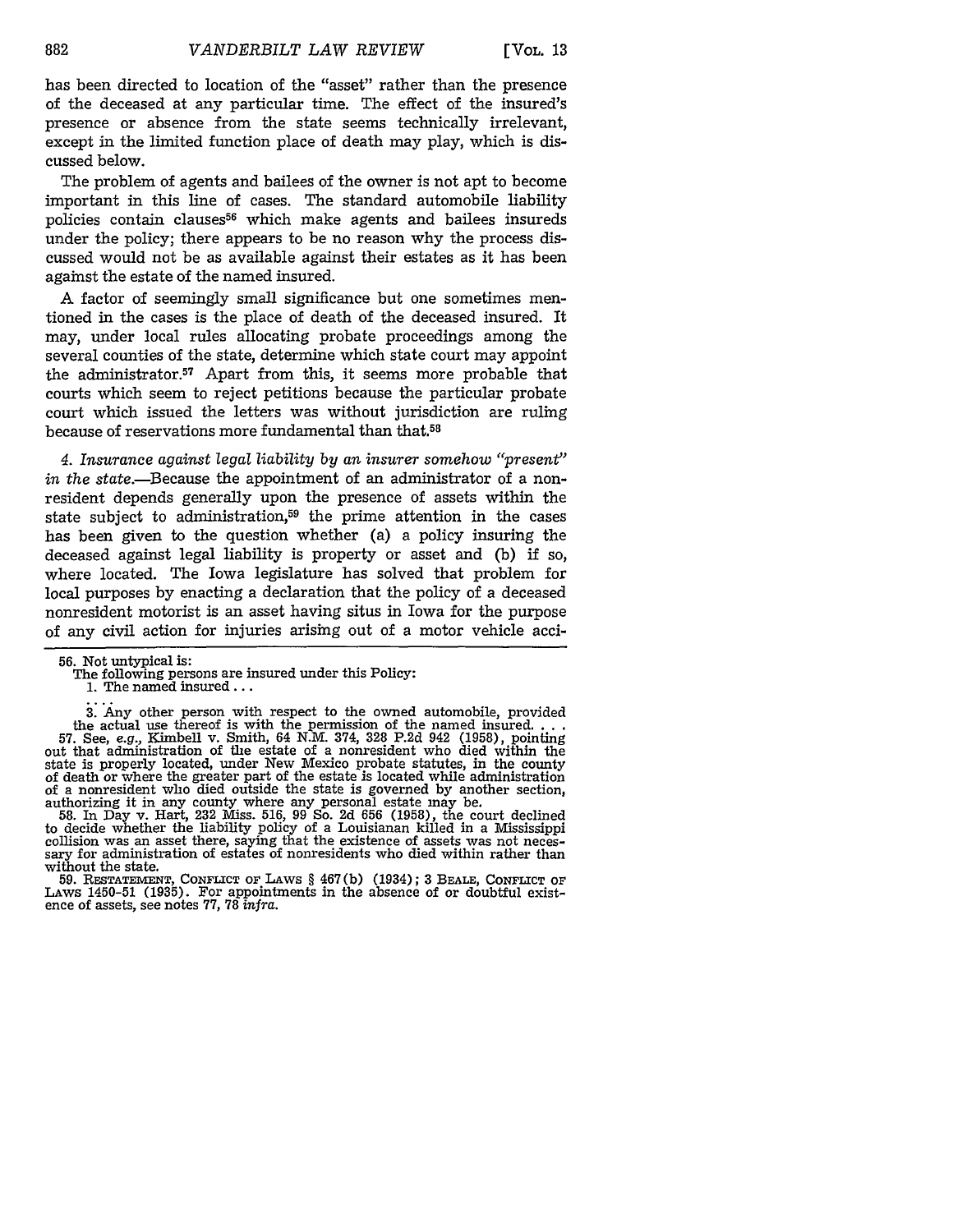dent.60 The Iowa court had previously approved the device here under discussion and not surprisingly employed the statute in a case subsequent to its enactment.<sup>61</sup>

Although other courts have not had such legislative assistance, there is no square holding that the rights of the insured against the company are not an asset sufficient to found administration. In what must be regarded as the leading case disapproving the appointment of an ancillary administrator, *In re* Rogers' Estate,62 the Kansas court was troubled by the fact that no immediately enforceable right arose until judgment had been entered against the insured and became final. But it avoided what it called that difficult question by ruling that, if this right constitutes an asset, it was not in Kansas, under the long standing Kansas rule that situs of personal property becomes fixed at decedent's domicil upon death.<sup>63</sup> The Colorado court has adopted the *Rogers* view in a strong dictum, although the precise holding was that the petition was not filed within the required time.<sup>64</sup>

Oklahoma disposed of the question on an even narrower groundthat if it was an estate it was not located in Lincoln county, where the accident occurred;<sup>65</sup> whether it might have sustained administration in Pottawatomie county, where the deceased died, was not decided. Two federal district courts have also refused to allow suits against administrators appointed by state courts on the ground that the asset was not in the state<sup>66</sup> or was in some county other than the appointing county, $67$  and the latter did express doubt that the policy constituted an asset, although ruling on the narrower ground of location.

*In re* Roche's *Estate,68* often cited with *Rogers' Estate* as a leading authority opposed to ancillary administration, stands for much less when examined. The action was between New Yorkers. There was some doubt that the action could have been maintained in New York: the majority points to the fact that it was a claim by an employee

61. The statute evidently was enacted in response to the suggestion of Liberty v. Kinney, 242 Iowa 656, 47 N.W.2d 835 (1951), and was applied in *In re* Fagin's Estate, 246 Iowa 946, 66 N.W.2d 920 (1954). The statute does not exactly comply with the suggestion of the *Liberty* case, which indicated that the practice could be approved "only if a license to do business in the state, and so residence of the insurer therein, is properly and sufficiently proven." The section enacted is silent on the connection of the insurer with proven." The section enacted is silent on the connection of the insurer with the state. See note 85 *infra*.<br>62. 164 Kan. 492, 190 P.2d 857 (1948).

62. 164 Kan. 492, 190 P.2d 857 (1948). **63. 190 P.2d** at **861.**

64. Wheat v. Fidelity & Cas. Co. of New York, 128 Colo. 236, **261** P.2d 493, 496 (1953) (dictum). 65. *In re* Reardon's Estate, 203 Okla. 54, 219 P.2d 998 (1950); accord, *In re*

Wilcox' Estate, **137** N.E.2d 301 (Ohio App., Vinton County 1955). 66. Hendrix v. Rossiter, 155 F. Supp. 44 (S.D. Ga. 1957). 67. Feil v. Dice, **135 F.** Supp. 851 (D. Idaho 1955).

68. 16 N.J. 579, 109 A.2d 655 (1954).

<sup>60.</sup> **IOWA CODE** § 321.512 (1958); Note, 36 IowA L. **REV.** 668 **(1951).**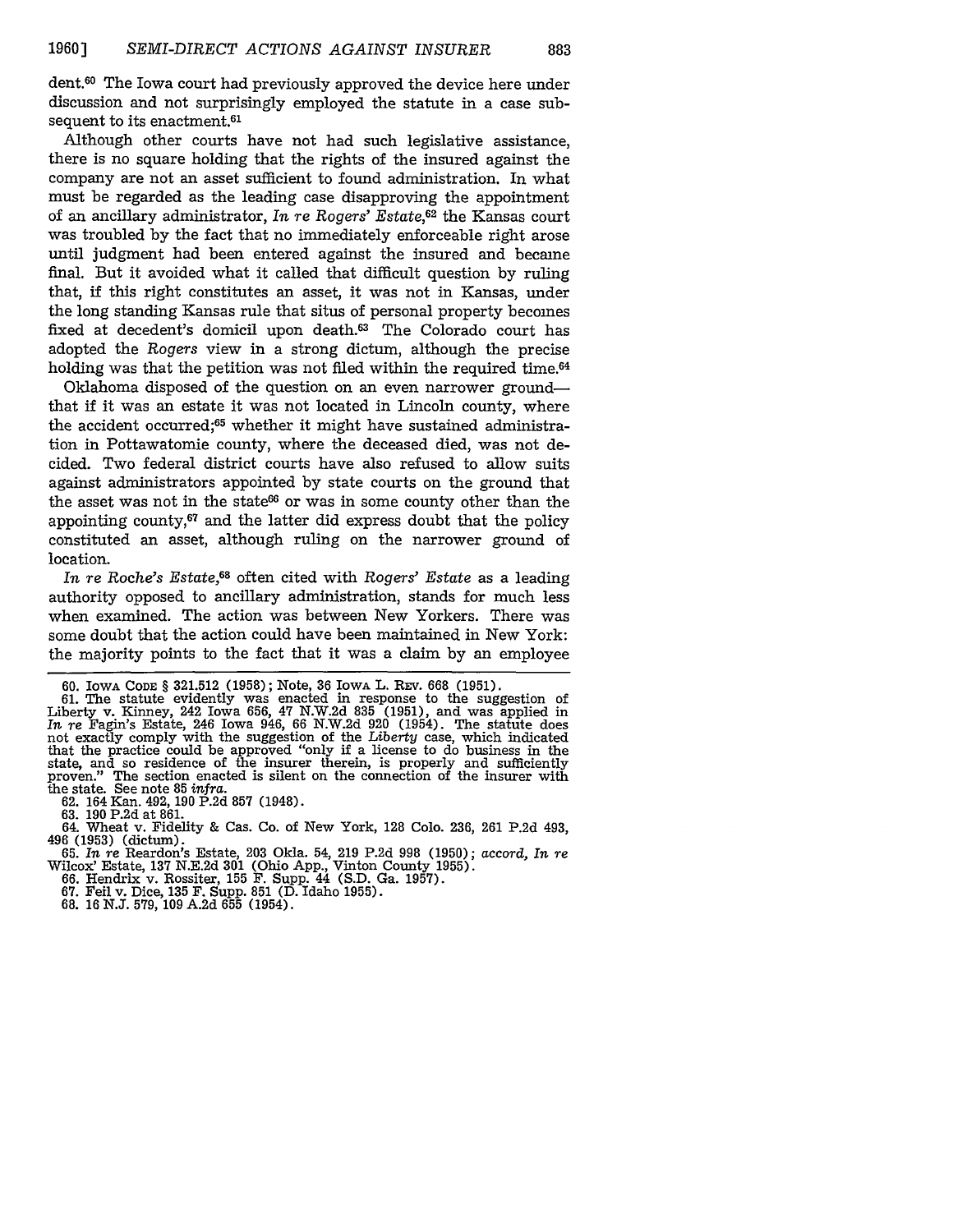against a co-employee,<sup>69</sup> and the dissent reports that on oral argument it was suggested that New York statute of limitations had run.70 Further, the majority saw the device as an attempt to make the New Jersey nonresident motorist statute (a) available to a nonresident plaintiff, as it was not at that time, $71$  and (b) available against the estate of a deceased nonresident, as it was not at that time.72 These cumulative objections to proceeding in the case weaken the force of declarations that there was no property within the state within the meaning of probate sections authorizing ancillary administration. The following passage reveals the mingled motives:

The liability insurance policy, in its very nature, provided no reason for ancillary administration in New Jersey. There was no judgment to be satisfied under its terms; indeed, action had not been commenced. The policy does not have a situs in New Jersey. It was issued by a foreign corporation in New York to a resident of New York; and, while the indemnity company was and is authorized to transact its business in New Jersey, the policy was not delivered in the exercise of that power, and New Jersey has no interest in its enforcement which confers jurisdiction through ancillary administration to determine the underlying issue of liability in tort as between the nonresident insured and the nonresident injured third persons. This is axiomatic.73

Apart from those specifically mentioned, the cases uniformly find sufficient "property" or "asset" or "estate" from the fact that a company somehow connected with the state issued the policy to an insured who becomes involved in an accident there. On the whole, the connection established is that the company is licensed or authorized to do business and usually is doing business in fact. But mere designation of an attorney for receipt of process without either licensing or conduct of business has been held enough.<sup>74</sup> Scant weight must be given to place of issuance of the policy or physical location of the document itself.75

69. 109 A.2d at 657.

70. 109 A.2d at 665.

71. Charles v. Fischer Baking Co., 117 N.J.L. 115, 187 Atl. 175 (1936). It is now. N.J. Stat. Ann. § 39:7-2 (Supp. 1959).

The reduces but does not wholly eliminate the motivation to resort to the This reduces but does not wholly eliminate the motivation to resort to the ancillary administrator device. 73. 109 A.2d at 658. Apparently the defendants urged that the doctrine

of *forum non conveniens* should be applied, for the dissenters marshalled reasons why it would be inapplicable to the case. 109 A.2d at 664. The majority did not resort to the doctrine to support its dismissal.

74. In *re* Lawson's Estate, 18 Ill. App. 2d 586, 153 N.E.2d 87 (1958). In Power v. Plummer, 93 N.H. 37, 35 A.2d 230 (1943) the court held it sufficient that the company was licensed at the time the administrator was appointed although it had not been doing business in New Hampshire or licensed there at the time of the collision.

75. In Hendrix v. Rossiter, 155 F. Supp. 44 (S.D. Ga. 1957) the court seemed to attach significance to an affidavit of a local agent of the insurer that the policy in question had issued to the deceased in Spokane rather than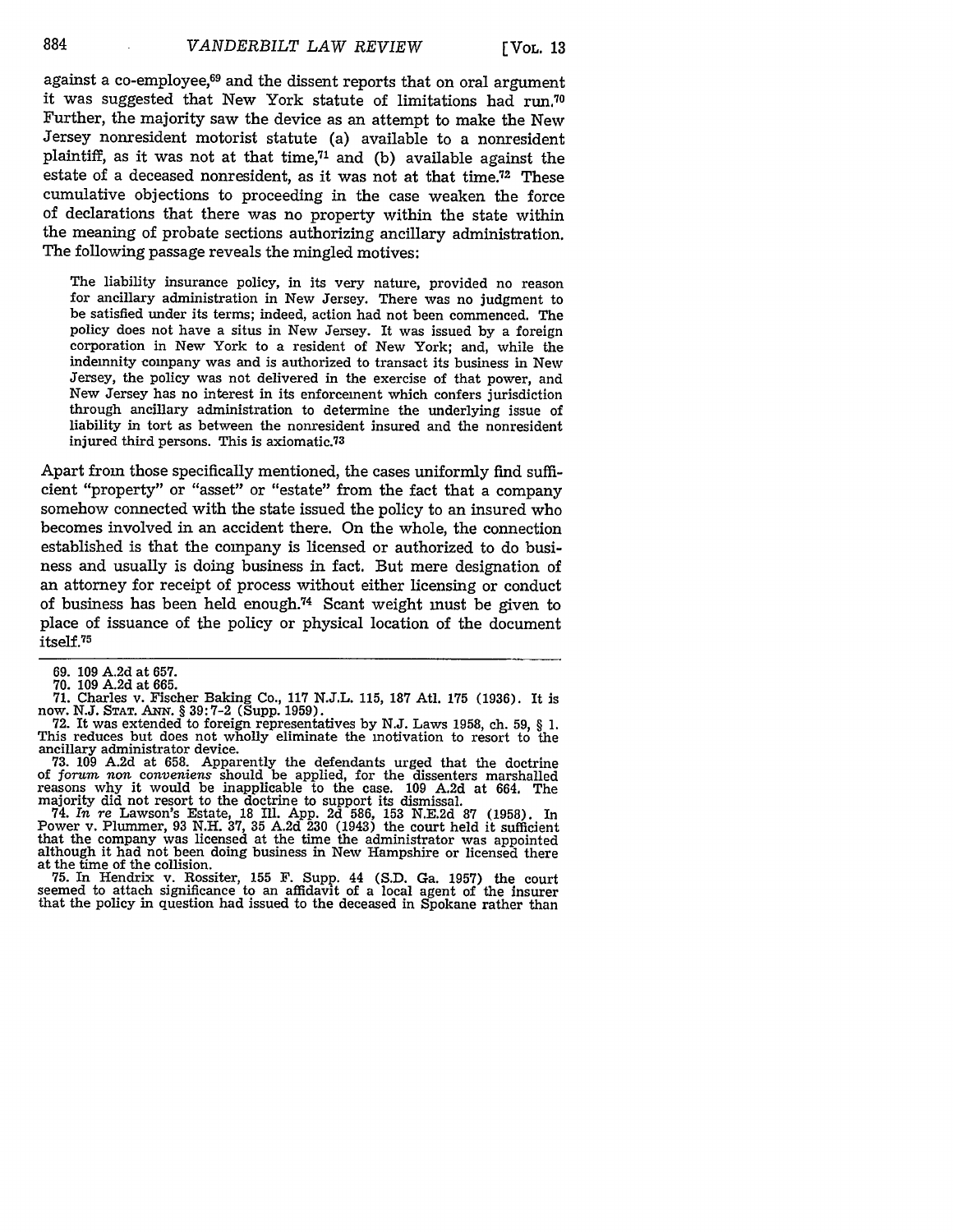The clear suggestion of all of the attention given to location of the asset is that absent some connection between the insurer and the state (more at least than that its insured passed through) ancillary administration would be improper.<sup>76</sup> The Utah court in 1957 took the broad step of dispensing with the requirement that the insurer be vulnerable to process in the state. The decedent was a resident of Minnesota killed in a Utah collision. Her Wisconsin insurer was neither licensed in Utah nor otherwise subject to service there. The court nevertheless held that appointment of an administrator was proper, indicating that Utah probate practice does not require the presence of estate. 7 Although the court admitted doubts about the full faith and credit status of any resulting judgment against the administrator, "still such judgment would be one link in the determination of the liability of the Insurance Company for such injuries, and in order to obtain such judgment the appointment of an administrator is a necessary step. '78 Whether a judgment which binds no one is a very vital link in the determination of liability may be doubted.

More surprising because less necessary is *Day v. Hart,79* a 1958 decision from Mississippi. A Mississippi resident was killed while riding in Lincoln County, Mississippi, as a passenger of a Louisiana resident, Day, who held a policy issued by a company doing business in Mississippi. The court noticed the authorities holding this to be sufficient asset but held that on this issue they were "not controlling." "Our own statutes, in our opinion, clearly confer upon the Chancery Court of Lincoln County jurisdiction to render the decree appealed from."<sup>80</sup> The reference was to what appears to be a conventional survivorship statute permitting certain designated survivors of the victim to pursue the claim the victim would have had, had he lived, against

through the local office, and that the policy document was not in Chatham County, Georgia. In *In re* Riggle's Will, 18 Misc. 2d 988, 188 N.Y.S.2d 622 (Surr. Ct. 1959), the court reported that the policy owned by the deceased Illinois resident had been issued in New York, which it found a factor favoring local administration.

Proof that insurance exists has been in issue in only one reported case. *In re* Fagin's Estate, 246 Iowa 946, 66 N.W.2d 920 (1954). The court found it sufficiently established by unobjected-to hearsay. ciently established by unobjected-to hearsay. 76. See, e.g., Liberty v. Kinney, 242 Iowa 656, 47 N.W.2d 835 (1951), in

which the case was remanded for further proof of licensing or authorization<br>77. In re Leigh's Estate, 6 Utah 2d 299, 313 P.2d 455 (1957). See also Miller<br>v. Stiff, 62 N.M. 383, 310 P.2d 1039, 1041 (1957): "Our statute by i literal reading does not seem to make the existence of assets, in the sense urged by the defendant, a jurisdictional requirement under the present circumstances; but if assets are required under reasonable construction, then an asset does exist in this state."

**78.** 6 Utah 2d at 304, 313 P.2d at 458.

**79.** 232 Miss. 516, 99 So. 2d 656 (1958).

**80. 99** So. **2d** at **659.**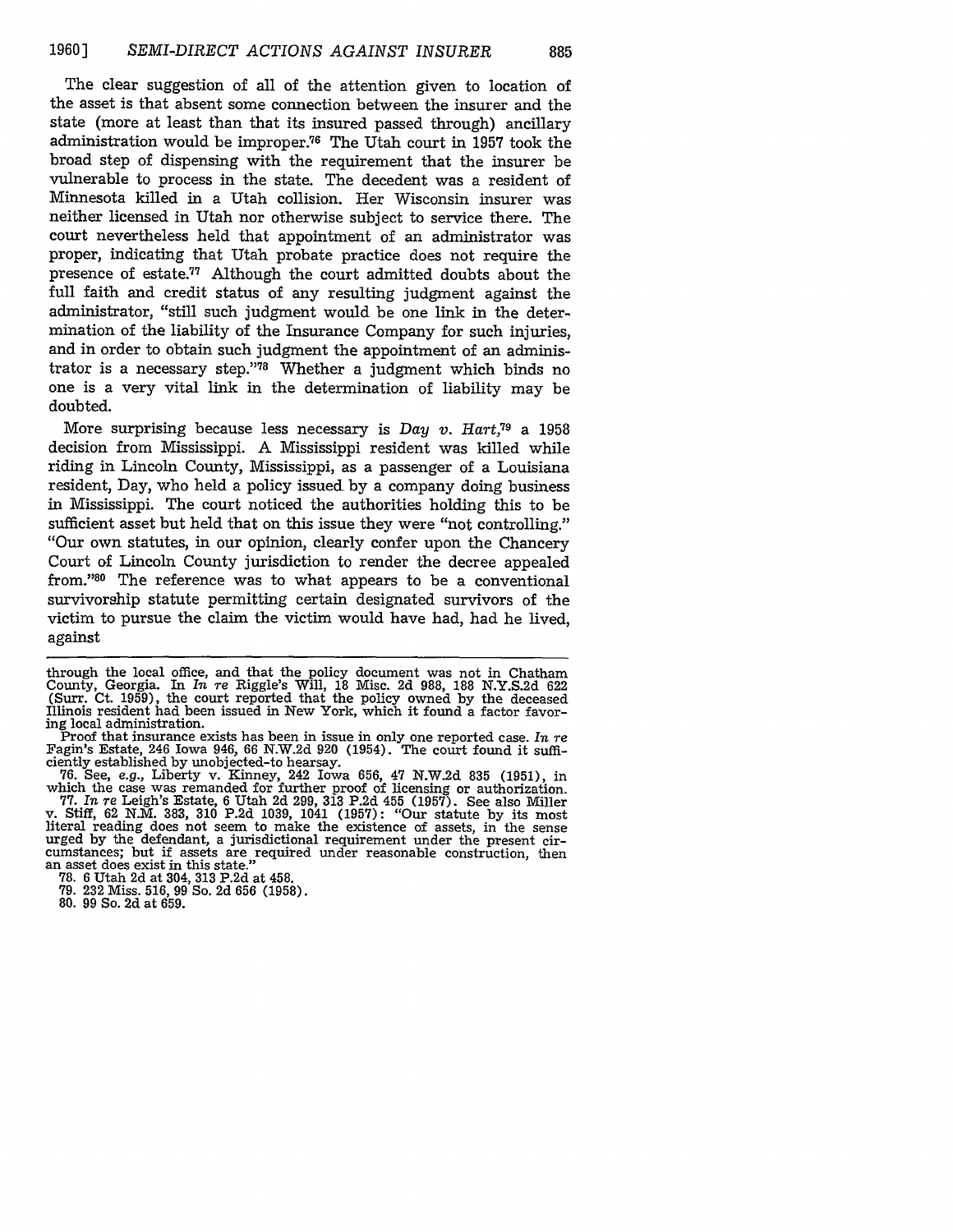**[EVOL. 13**

the person or corporation, or both that would have been liable if death had not ensued, and the *representatives* of *such person shall be liable for damages,* notwithstanding the death, and the fact that death was instantaneous, shall, in no case affect the right of recovery. 81

What seems a clear legislative attempt to resort to the device of appointment of a local administrator without regard to the presence of insurance was construed out of existence by the Supreme Court of Missouri, which held that the following words:

Where a nonresident of the state negligently causes such injury or death in this state, and such nonresident is killed or dies, the probate court of the county where the casualty occurred shall have power to appoint a representative of such deceased for the purpose of being sued and defending any such foregoing action herein.82

did not make the cause of action for wrongful death survive against the "representative" appointed under the section; it survived only against his "legal representative."<sup>83</sup> Since the representative so appointed was not liable, no valid judgment could be rendered against him.

A very similar statute enacted in South Carolina in 194984 seems not yet to have been tested;<sup>85</sup> it too omits any reference to insurance of the nonresident.

#### **II.** THE STATUS OF THE **JUDGEMENT**

This survey of attempts to reach the estate of the deceased nonresident shows that the nearly unanimous view of the courts which have examined legislative attempts to reach the foreign administrator is that such statutes are valid. Less unanimous but still overwhelming approval has been given to the alternative device of appointing a local admimistrator of the deceased nonresident.<sup>86</sup> But there has still

81. Miss. Code Ann. § 1453 (Supp. 1958). (Emphasis added by court.)<br>82. Mo. Rev. Stat. § 537.020(3) (1949). Like the Mississippi act, *supra*<br>note 81, it was part of a general survival statute; unlike the Mississippi act it expressly authorized appointment of an administrator to be sued.

83. Harris v. Bates, 364 Mo. 1023, **270** S.W.2d **763** (1954); Crump v. Treadway, **276** S.W.2d 226 (Mo. 1955). Perhaps as a result of these cases the section was repealed. Mo. REv. STAT. § 537.020 (Cum. Supp. 1957). The Missouri court willingly accepted, however, service upon the foreign administrator of the deceased nonresident motorist. State v. Cross, 314 S.W.2d 889 (Mo. 1958).

84. **S.C. CODE** § 10-212 **(1952).** Unlike the Mississippi and Missouri sections, *supra* notes 81-82, the South Carolina act is limited to nonresident motorists; it does not reach other nonresident deceased tort-feasors.

85. See Norwood v. Parthemos, 230 S.C. 207, 95 S.E.2d 168 (1956); Gregory v. White, 151 F. Supp. **761** (W.D.S.C. 1957). See also *In re* Fagin's Estate, 246 Iowa 496, 66 N.W.2d 920, 927 (1954) (dissenting opinion), pointing out that the Iowa statute, *supra* notes 60-61, does not contain any requirement that the policy be issued by an Iowa licensed insurer. that the policy be issued by an Iowa licensed insurer.<br>86. It may be suggested that with the spreading of statutory authorization

for service on the nonresident's domiciliary representative—half the states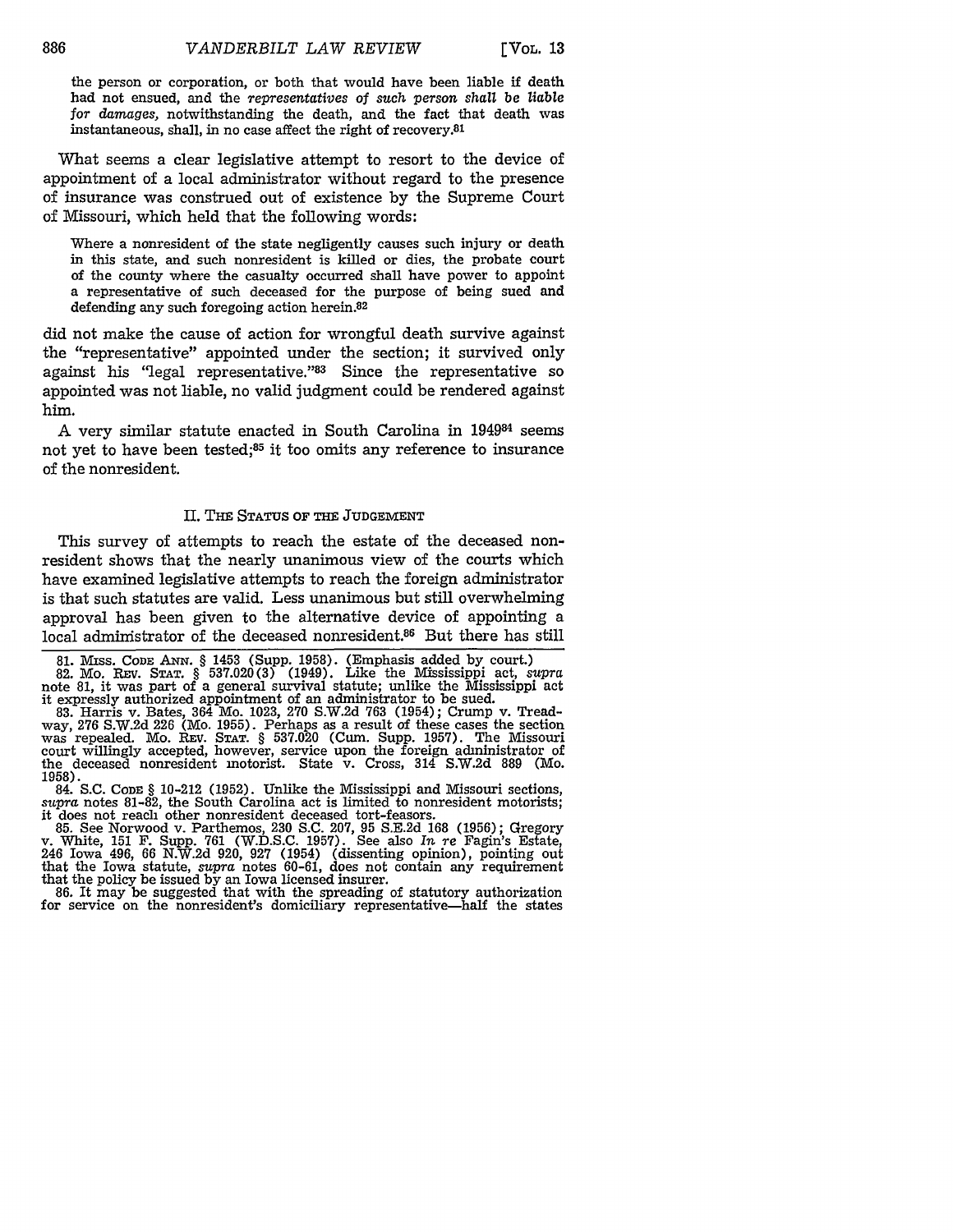been no decision which either allows or denies subsequent effect**by** full faith and credit or otherwise-to a judgment ultimately entered against either type of administrator in favor of an injured claimant who invokes either procedure. Yet unless somebody, including the judges who decide the cases, thought that the judgment would have value, there has been a lot of wasted effort and money employed in the processes just discussed. What efficacy can such judgments have?

#### *A. Judgments Against a Nonresident 'Domiciliary Administrator*

Again looking first to the judgment obtained against the foreign administrator, it has been widely predicted by writers exploring those cases that the judgments will be recognized, either voluntarily or under the compulsion of full faith and credit, at the domiciliary administration.87 But the courts have been much less confident, contenting themselves usually with the observation that the question may never arise because the judgment may never be presented abroad.8 Indeed, no case has been discovered in which the court

now authorize this process—the half measure of appointment of a local representative will fall into dis-use. But there are still non-auto torts which representative will fall into dis-use. But there are still non-auto torts which<br>are within the scope of that process, although discussion of liability insurance<br>other than automobile is outside the scope of this symposium. threat of service upon administrators becomes more common and more widely appreciated than it is at present, the heirs of the deceased may find ways to avoid accommodating the auto injury claimants in the appointment of a domiciliary administrator. Should the claimant journey to the domicile of the decedent to seek, as creditor, an appointment of an administrator there, he will surely be held to have submitted his claim to that jurisdiction.

Cases which have resisted utilization of a local administrator have been discussed in connection with the particular objection involved. The following is a comprehensive listing of those cases which have approved the device: Berry v. Smith, 85 Ga. App. 710, 70 S.E.2d 62 (1952); Furst v. Brady, 375 Ill. 425, 31 N.E.2d 606 (1940); *In* re Lawson's Estate, 18 Ill. App. 2d 586, 153 N.E.2d **87** (1958); *In re* Fagin's Estate, 246 Iowa 496, 66 N.W.2d 920 (1954); Liberty v. Kinney, 242 Iowa 656, 47 N.W.2d 835 (1951); Gordon v. Shea, 300 Mass. 95, 14 N.E.2d 105 (1938); Day v. Hart, 232 Miss. 516, 99 So. 2d 656 (1958); In re Kresovich's Estate, 168 Neb. 673, 97 N.W.2d 239 (1959); Rob 2d 988, 188 N.Y.S.2d 622 (Surr. Ct. 1959); *In re* Vilas' Estate, 166 Ore. 115, 110 P.2d 940 (1941); Davis v. Cayton, 214 S.W.2d 801 (Tex. Civ. App. 1948); *In re* Leigh's Estate, 6 Utah 2d 299, 313 P.2d 455 (1957); *In re* Breese's Estate, 51 Wash. 2d 302, 317 P.2d 1055 (1957). Most are cited in Annot., 67 A.L.R.2d 936 (1959). For a non-automobile case see *In re* Reilly's Estate, 63 N.M. 352, 319 P.2d

1069 (1958). 87. The sole exception seems to be Stumberg, *Extension of Nonresident Motorist Statutes to Those Not Operators,* 44 IowA L. REV. 268, 275 (1959) (suggests that the interests of the domiciliary state should prevail). For full faith and credit: Holt, *Extension of Non-Resident Motorist Statutes to Non-Resident Personal Representatives,* 101 U. PA. L. REv. 223, 237, 241 (1952); Scott, *Hess and Pawloski* Carry *On,* 64 HARv. L. REv. 98, 103-04 (1950); Note, 57 YALE L.J. 647, 654 (1948); Comment, 57 Micx. L. Rzv. 406, 409 (1959). 88. *E.g.,* Brooks v. National Bank, 251 F.2d 37, 43 (8th Cir. 1958); State v.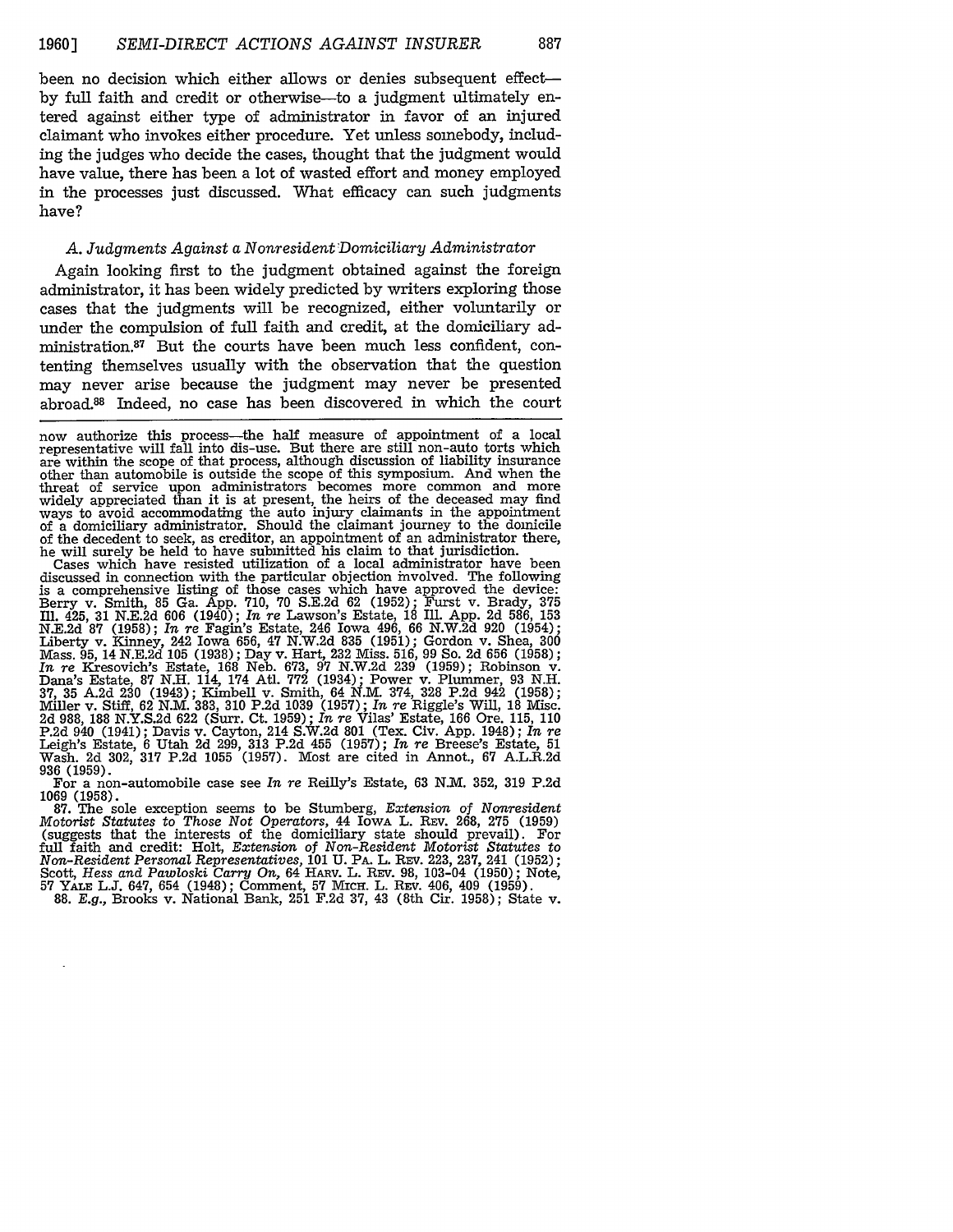approving proceedings against the foreign representative has observed that it would honor, even on "comity," a foreign judgment rendered against one of its own administrators. <sup>89</sup>

The source of the doubts is an ancient conception<sup>90</sup> that an administrator was a creature of the appointing court who lost his official clothing when he wandered abroad. $91$  Prime consequences of this conception were three: (1) the administrator could not sue as such outside the state of his appointment,92 (2) he could not be sued outside of it, $93$  and (3) a judgment purporting to run against him could be ignored by the appointing court and probably as well by others.<sup>94</sup>

The first consequence is only remotely involved here. It is tending to disappear, and it is interesting to note that in at least a few of the cases surveyed here the action was brought *by* foreign administrators without provoking even an objection.95 The arguments condemning the prohibition against suit by an administrator abroad seem persuasive but will not be explored here.96

Lack of capacity to be sued is not, as some early cases thought it to be,97 a necessary concomitant of lack of capacity to sue. Professor Ehrenzweig's helpful resurrection of the distinction between active and passive capacity has made clear that there are two questions, each controlled by separate considerations.98 And it is still the overwhelm-

Story.<br>
91. See 3 BEALE, CONFLICT OF LAWS 1553 (1935); GOODRICH, CONFLICT OF LAWS 562 (3d ed. 1949).

LAWS 562 **(3d** ed. 1949). 92. RESTATEMENT, **CONFLICT** or LAWS § **507** (1934). Goodrich regards the rule as well settled, although productive of some inconvenience. GOODRICH, **CONFLICT OF** LAWS 549-550 **(3d** ed. 1949). See Buchanan and Myers, *The Administration of Intangibles in View of First National Bank v. Maine,* 48

HARV. L. REV. 911 (1935), who regarded it both as settled (id. at 921-24) and<br>as necessary (id. at 950-53).<br>93. RESTATEMENT, CONFLICT OF LAWS § 512 (1934); see notes 96-100 infra.<br>94. RESTATEMENT, CONFLICT OF LAWS § 514 (1 Estate, 16 N.J. 579, 109 A.2d 655 (1954), the action was brought by a foreign- appointed administrator; although both cases refused to entertain the action appointed administrator; although both cases refused to entertain the action neither mentioned the foreign source of the administrator's capacity as troublesome.

**96.** See **1** EHRENZWEIG 46-50 **(1959);** Cheatham, *The Statutory Successor, the Receiver and the Executor in the Conflict of Laws,* 44 COLUM. L. Rrv. 549,

556, 560 (1971). 97. E.g., Ingersoll v. Coram, 211 U.S. 335, 364 (1908). Even more modern cases have not escaped the notion. See McMaster v. Gould, 240 N.Y. 379, 148 N.E. 556, 558 (1925).

N.E. 556, 558 (1925). 98. 1 **EHmENZWEIG** 37-38, 63 (1959).

Cross, 314 S.W.2d 889, 895 (Mo. 1958); Leighton v. Roper, 300 N.Y. 434, 91

N.E.2d 876, 881 (1950).<br>89. Comment, 57 Mich. L. Rev. 406, 409 (1959), points to the supposed em-<br>barrassment of refusing Nebraska enforcement of a Missouri judgment against 89. Comment, 57 MICH. L. REV. 406, 409 (1959), points to the supposed embarrassment of refusing Nebraska enforcement of a Missouri judgment against a Nebraska administrator when Nebraska itself has a statute authorizing re Since there is a point to rendition of such judgments apart from full faith and credit, Nebraska seems to have a tolerable escape from such embarrassment. 90. 1 EHRENZWEIG 62 (1959) denies the antiquity of the notion, finding it "foreign to early common law thought" and blames it upon the territorialist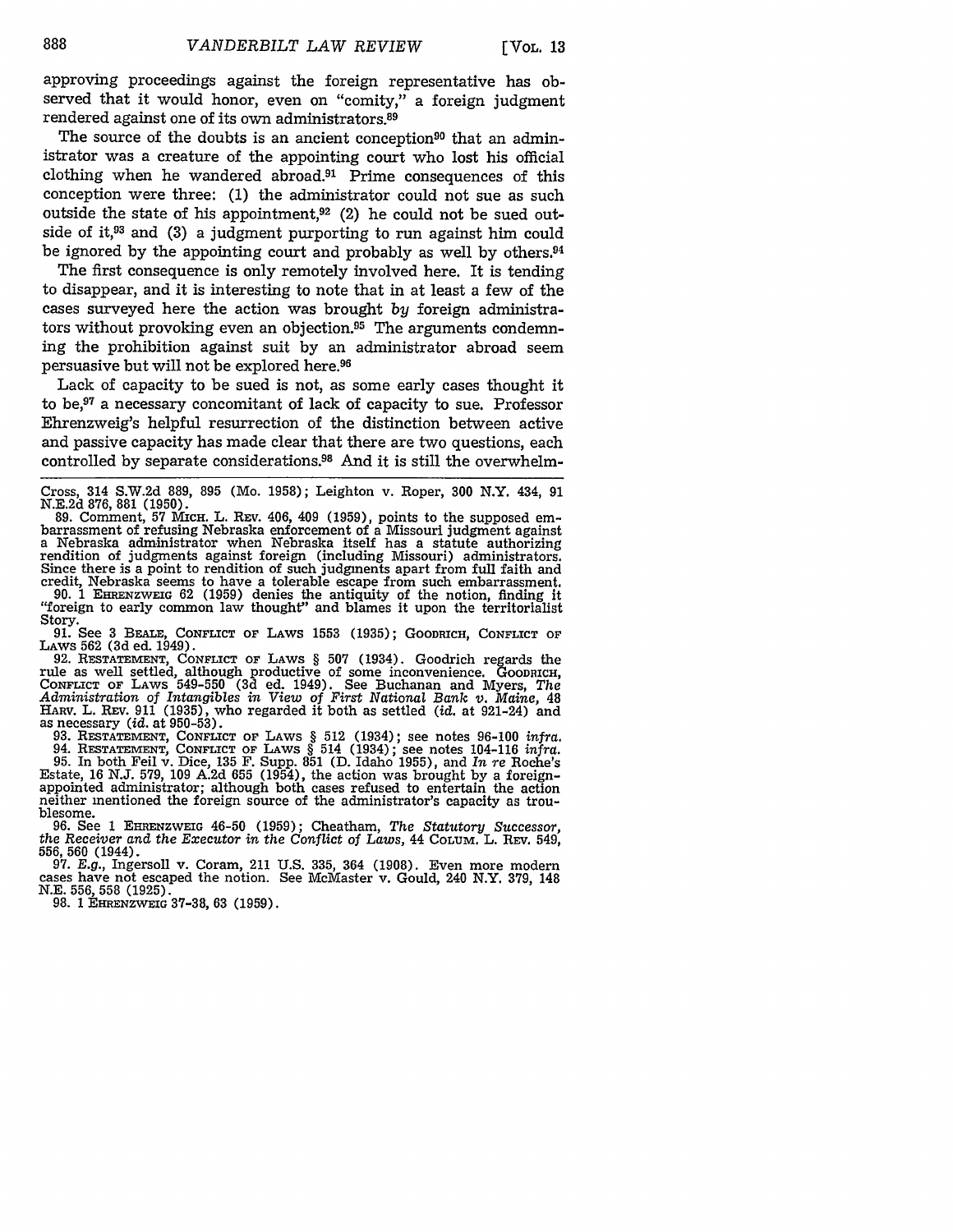ing rule that the administrator is immune from suit outside the state of his appointment.<sup>99</sup> Early pronouncements, particularly those of the Supreme Court of the United States, regarded it as so elementary that no identification of its source seemed necessary.100 Although the Supreme Court never expressly found it to be constitutional in origin, the New York Court of Appeals did strike down a New York statute which purported to make a foreign administrator subject to suit in New York courts when service could be obtained, basing its action on federal due process grounds.<sup>101</sup> It has since had reason to regret that decision; it sustained the New York statute authorizing exercise of jurisdiction over the foreign representative of the deceased nonresident motorist partly by falling back on the fictitious "consent" arising from the decedent's voluntary use of the state's highways.<sup>102</sup> But at present the major argument to be made in favor of holding that the foreign administrator can be sued is by reference to the very type of statute here under discussion-which is to assume that they must be "valid" because there are so many of them.

The real question is: "What does valid mean?" The tendency to lump due process and full faith and credit considerations into a single question is easy and understandable and seldom does any harm.<sup>103</sup> But here it may. Capacity to be sued is a matter ("procedural" if you will) defined by the forum in which the litigation in question is pending. And that forum can grant or withhold capacity

99. See Vaughan v. Northup, 40 U.S. (15 Pet.) 1 (1841). An excellent Note, *Amenability* to *Suit* of *Foreign Executors and Administrators,* 56 COLUM. L. REv. **915** (1956), collects the many cases so holding.

Professor Ehrenzweig regards the rule as so riddled with exceptions that

it cannot be said any longer to exist. 1 **EHnENZWEIG** 63 (1959). 100. See Vaughan v. Northup, 40 U.S. (15 Pet.) 1, 5 (1841) ("both upon principle and authority"). It has since been suggested that the only question was application of a federal statute to a case arising in the District of Columbia. application of a federal statute to a case arising in the District of Columbia.<br>See Holt, supra note 87, at 238-39.

101. Helme v. Buckelew, 229 N.Y. 363, 128 N.E. 216 (1920) (doubting au- thority to commence action against foreign representative upon personal service in New York); McMaster v. Gould, 240 N.Y. 379, 148 N.E. 556 (1925) (holding unconstitutional provision for substitution of foreign executor after death of defendant).

102. Leighton v. Roper, 300 N.Y. 434, 91 N.E.2d 876, 881 (1950).

103. See Alton v. Alton, **207** F.2d 667, 683-84 (3d Cir. 1953) (Hastie, J., dissenting). The assumption that they present but a single question led the author of Note, 56 COLUM. L. REV. 915, 931 n. 138 (1956), to conclude that the upholding of foreign service in Leighton v. Roper, *supra* note 101, "foreclosed" the issue of full faith and credit to any judgment rendered against the administrator. Professor Ehrenzweig indulges in something of the same circularity. In 1 EHRENZWEIG § **23** he approves rendition of judgments against the foreign administrator but postpones discussion of their status abroad to § 64, where he takes up "the troublesome problem of privity between several administrators." (p. 65) But in § 64, where he does discuss the privity problem, he says only that "once the administrator's extrastate standing to sue and to be sued were unambiguously established as has been suggested ab *(§§* 14 f., 23), there would be no need for privity between administrators for the purpose of enforcing foreign judgments.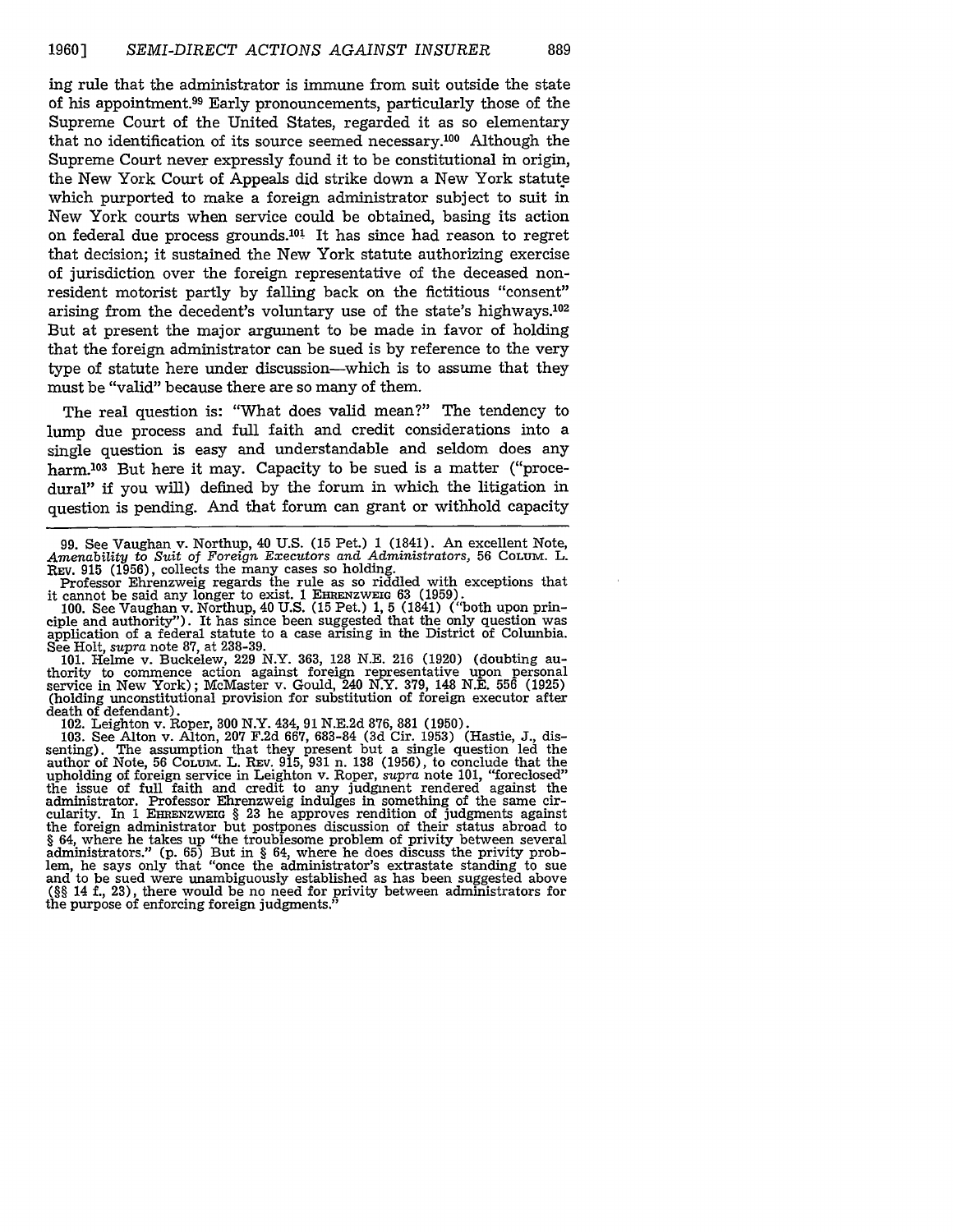within the very wide range permitted by the federal constitution, with the prime limits more to be found in standards of equal protection than in due process. It is true that **if** the only possible consequence of rendition of a judgment would be to present it elsewhere for a faith and credit to which it is not entitled, the harrassment of entertaining the litigation at all might constitute a violation of due process. $104$ But generally the conferring of capacity to be sued and the rendition of a judgment against the person so endowed should not be regarded as a denial of due process so long as it may have some legitimate effect without the aid of the courts of a sister state or, more specifically, without being binding upon the domiciliary administrator in the court of his appointment.

There is a difficulty with the argument, of course. It is that the number of areas in which full faith and credit can be denied to the judicial acts of sister states is diminishing. A parallel can be detected in the case of foreign decrees affecting local land. It has been the rule that although the foreign decree which orders conveyance or transfer was issued by a court having jurisdiction over the parties, and although the decree where entered can be enforced without denying due process,<sup>105</sup> the state in which the land is located need not honor it.<sup>106</sup> Although not yet overruled, recent state decisions have shown a tendency to abandon it.<sup>107</sup> Professor Currie's recent attack seems well calculated to demolish it entirely.<sup>108</sup> It is submitted that this is not because the rule was never justified, but that in a commercial society, which we have become, the reasons which once supported it are no longer strong enough to maintain it.

More closely analagous to the case at hand is the doctrine that statutory successors of corporations are not bound by judgments rendered against them outside the state of their appointment. That rule too seems to be on its way out. In *Morris v. Jones*<sup>109</sup> the Supreme Court held that a judgment rendered by a Missouri court in favor of Missouri residents was entitled to full faith and credit in an Illinois proceedings to liquidate an Illinois insurance association. The majority distinguished between procedures for establishing claims and proce-

**REV.** 620 (1954). 109. 329 U.S. 545 (1947).

890

<sup>104.</sup> Cf. Riverside & Dan River Cotton Mills v. Menefee, 237 U.S. 189 (1915).<br>105. See Deschenes v. Tallman, 248 N.Y. 33, 161 N.E. 321 (1928) (holding<br>effective a compelled foreign conveyance of New York land although New<br>

<sup>107.</sup> See, e.g., Weesner v. Weesner, 168 Neb. 346, 95 N.W.2d 682 (1959)<br>(departing from Fall v. Eastin in the jurisdiction from which it came). The court refused to honor that portion of a Wyoming decree purporting to affect title directly but honored the determination of apportionment of marital property by the Wyoming court.

<sup>108.</sup> Currie, *Full Faith and Credit* to *Foreign Land Decrees,* 21 U. **CHI.** L.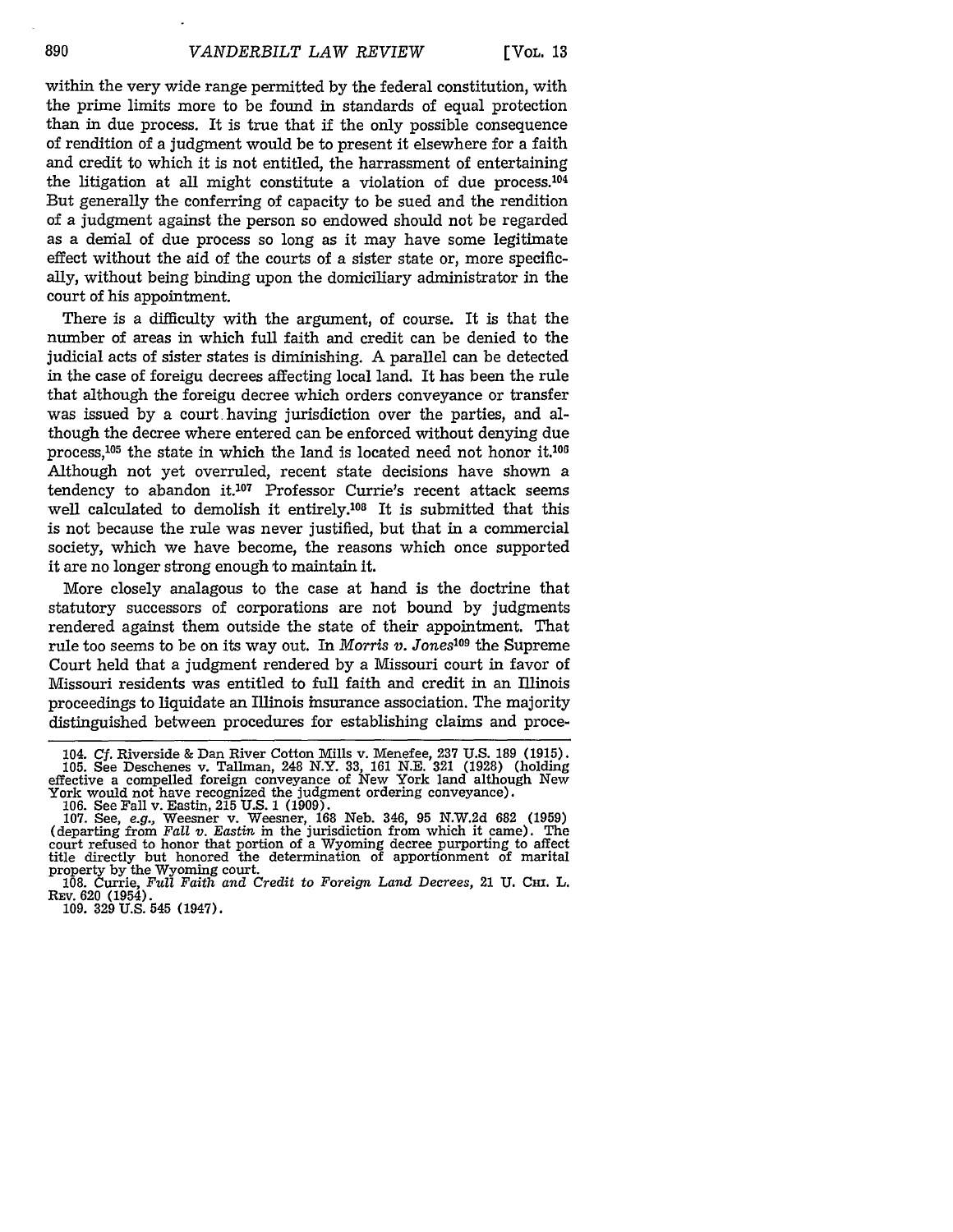dures for allowing them, reasoning that while the latter might be an affair which Illinois alone could regulate, the former was not a Missouri intrusion into the affairs of Illinois. The aptness of the analogy must be conceded. The concern was with both insolvency administration and insurance liquidation, matters long thought of such high local concern that full faith and credit had to yield.<sup>110</sup> Over the protest of the dissenters,<sup>111</sup> these considerations were thought insufficient to compel Missouri creditors to suffer the inconvenience of traveling to Illinois to establish their claims.

Despite its aptness, the case can be distinguished on two grounds. One is that in *Morris* the Missouri action had been commenced four years before the Illinois liquidator had been appointed.<sup>112</sup> Continuing the exercise of a properly acquired jurisdiction after death or insolvency can and should be distinguished from commencing a new action after a representative or liquidator abroad has been appointed.<sup>113</sup> The other is that, despite an observable tendency to expand the application of full faith and credit in commercial settings, there has as yet been no breach in the unwillingness to apply the doctrine against decedents' estates.<sup>114</sup>

Appraising the rule today is difficult. It is true that during the past half century "res judicata has steadily gained ground."<sup>115</sup> And writers have unanimously denied that continued refusal to recognize foreign judgments can be squared with the demands of full faith and credit.<sup>116</sup> Yet even if the broad rule be abandoned, there is the more narrow but quite practical barrier that it will often be impossible for the foreign plaintiff to comply with the non-claim statute of the domiciliary state, which requires the submission of claims against the estate within a period of time much shorter than the ordinary statute of limitations.<sup>117</sup> Even if service of process on the foreign administrator should be regarded (as it should) as compliance with the non-claim statute, many if not most such actions will

116. *Ibid.;* Scoles, *supra* note 113; Note, 56 **COLUm.** L. **REV.** 915, 931 (1956); Comment, 1958 Wis. L. REv. 425, 446.

117. ATxnmsox, WnLs § **127** (2d ed. 1953); Note, Conflict of *Laws: Effect of Time Limitations on Proof* of Claims in *Probate,* 1958 Wis. L. **REV.** 451.

<sup>110.</sup> See Cheatham, *supra* note 95.

<sup>111. 329</sup> U.S. at 554 (Frankfurter, Black and Rutledge, JJ.). 112. **329** U.S. at 547. "In the second place, against the convenience of the administration of assets in Illinois is the hardship on the Missouri creditor if he were forced to drop his Missouri litigation, bring his witnesses to Illinois, and start all over again." *Id.* at 553-54.

**<sup>113. 1</sup>** EHRENZWEIG 65 **(1959). RESTATEMENT, CONFLICT OF** LAws § 512, comment b (1948 Supp.), takes a contrary position. *Compare In re* Klipple's Estate, **101** So. **2d** 924 (Fla. App. **1958),** *with In* re Riggle's Will, **18** Misc. **2d**

<sup>988, 188</sup> N.Y.S.2d 622 (Surr. Ct. 1959). See note 44 supra.<br>114. See generally Scoles, Conflicts of Laws and Creditors' Rights in Decedents' Estates, 42 Iowa L. Rev. 341, 349-54 (1957).

<sup>115.</sup> **1** EHRENzwEir 223 **(1959).**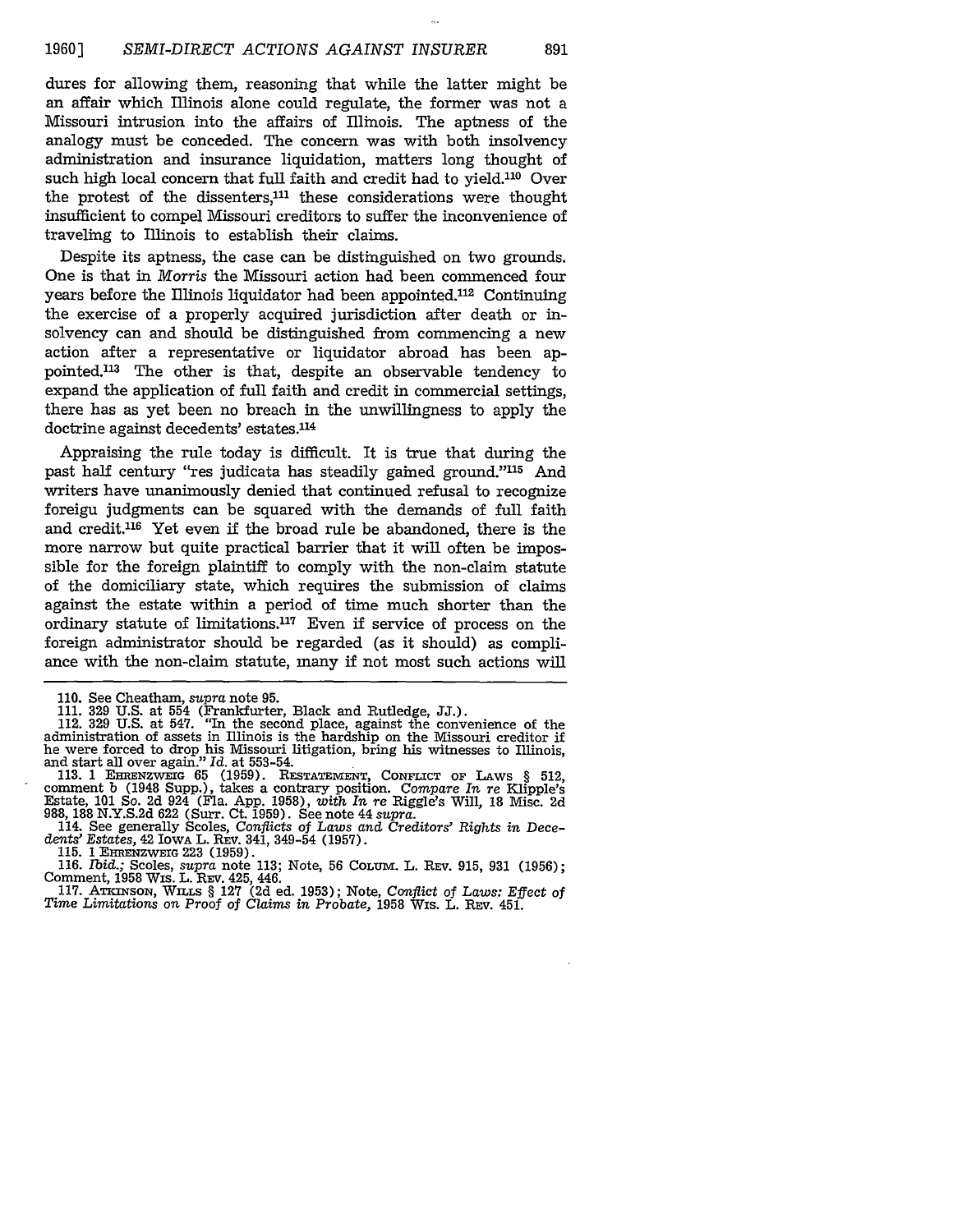be apt to fall outside the period.<sup>118</sup> And in this context it is worth remembering that *Morris v. Jones* held only that the Missouri judgment could not be denied recognition as a judgment, not that the Illinois court could not apply to it reasonable rules about allowance and distribution which also applied to Illinois claims.<sup>119</sup>

What would be the consequence of continuance of the rule that full faith and credit does not apply, or that a non-claim statute will bar participation? It is submitted that it should not be a total denial of respect in F-2, the domiciliary state. If available procedures exist for pursuing the insurance company in that or other states (including the state of rendition), the company is not in a position to maintain that its interests are in any way harmed or that the legitimate interest of F-2120 in a unitary, speedy administration of the estate are harmed by compelling it to pay the judgment to the extent of the policy limits. The obligation of the insurer to satisfy the judgment is not an asset of the estate in the sense that it is payable to the estate (except to indemnify an actual loss), nor is it subject to distribution among creditors or heirs of the deceased. Those reasons which support a rule denying full faith and credit to the judgment in an F-2 proceeding to liquidate and distribute the estate of the deceased are not applicable to a proceeding against the insurance company.

Absence of fundamental reasons does not prevent some technical obstacles from arising, however. A not untypical insuring clause obligates the company

to pay for an insured all damages which the insured shall be legally obligated to pay because of [bodily injury or property damage] arising out of the ownership, maintenance or use, including loading and unloading, of the owned automobile or a non-owned automobile.

If the judgment is not entitled to enforcement against the estate could the insured be said to be "legally obligated" to pay it? It is too late to argue that a policy of automobile liability insurance is merely a contract to indemnify the insured for payments he has in fact made; the prevalence of statutes permitting enforcement by the judgment holder against the insurer makes clear the general view that the judgment creditor has an interest in the policy.121 And it would seem that a court could justifiably conclude that the judgment is a valid judgment establishing a legal obligation even though it is in a limited context unenforceable. This result should follow whether

- 120. But see Crump v. Treadway, **276** S.W.2d 226, 229 (Mo. **1955)** (contra). 121. See 8 **APPLEmAN, INSURANCE** LAW **AND** PRACTICE §§ 4831-33 (1942).
- 

<sup>118.</sup> Scoles, *supra* **note 113,** at 345-46.

<sup>119.</sup> **329** U.S. at 553.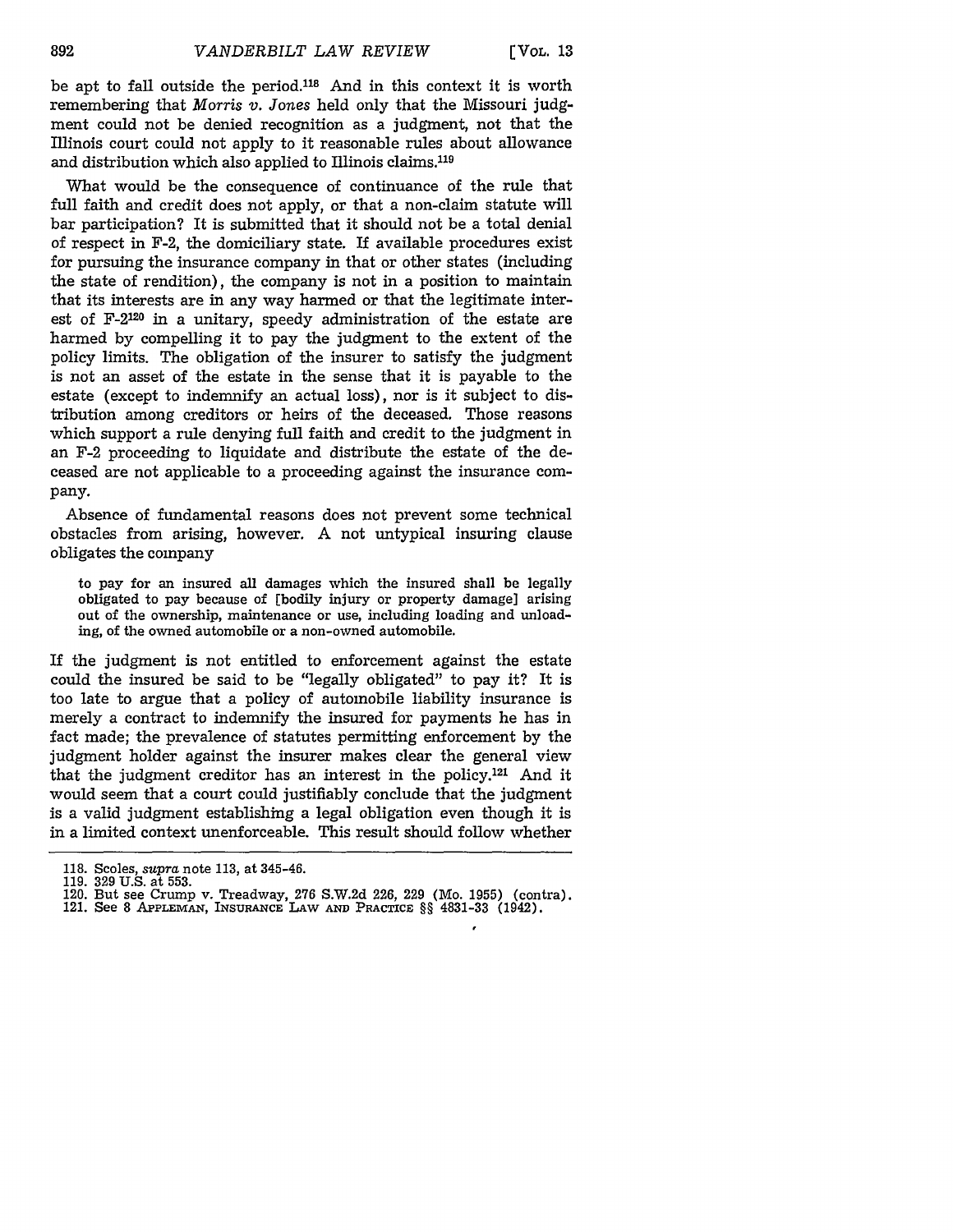the proceeding against the insurance company takes place in F-i, the rendering jurisdiction, F-2, the domiciliary court, or some third state in which the insurance company is subject to suit.122 Indeed, it may be argued (and it will be in a moment) that the question is not at all one of either res judicata or full faith and credit.

The statutory procedures for enforcement against the insurer after judgment obtained against the insured present certain mechanical problems. Those which permit the action immediately or after some stated period during which the judgment remains unpaid, without obtaining execution unsatisfied or other proof of inability to enforce against the insured,123 present the least problem. Even those which require some showing of ineffectual attempts to collect from the insured as a condition to bringing the action<sup>124</sup> should be satisfied by a refusal by the administrator or probate court to honor the judgment. The greatest difficulty would seem to be encountered in those states which have no statutory authorization for direct suits by the judgment holder, relegating him to garnishment or similar procedures.125 A minimizing factor may be found, however, in the fact that insurers, to comply with the laws of states requiring such clauses, will insert in policies issued in non-requiring states the equivalent of the statutory command as a policy clause. For example, the following clause is found in a policy issued in Utah by an insurer doing a nationwide business, even though Utah has no statutory authorization for suit upon the policy:

[A]ny person or organization or the legal representative thereof having secured such judgment or written agreement, shall be entitled to recover under this policy to the extent of the insurance afforded. . **.** . Bankruptcy or insolvency of the insured or his estate shall not relieve [the company] of any obligations.

Thus to say that rendition of a judgment against a foreign administrator would offend some unspecified clause of the constitution because the judgment would not be entitled to full faith and credit in the domiciliary court is not necessary.126 Neither is it necessary to go to the other extreme and urge that because it was properly ren-

126. See notes 17-18 supra.

<sup>122.</sup> The claimant may sue the insurer in one state upon a judgment ren- dered in another, even though the insured himself could not have been sued in that state because not subject to service of process there. Yeats v. Dodson, 345 Mo. 196, 127 S.W.2d 652 (1939), modified *in other* respects, 138 S.W.2d 1020 (1939).

<sup>123.</sup> *E.g.,* CALf. *INS.* CODE § 11580 (no time period); ALA. **CODE ANN.** tit. 28, *§* 12 (1940) (judgment not satisfied in 30 days).

<sup>124.</sup> More difficult cases are presented by statutes which demand execution unsatisfied as a condition precedent to bringing the action against the insurer. *E.g.,* IOWA **CODE** § 516.1 (1958).

**<sup>125.</sup>** See **8 APPLEMAN, INSURANCE LAW AND** PRACTICE § 4838 (1942).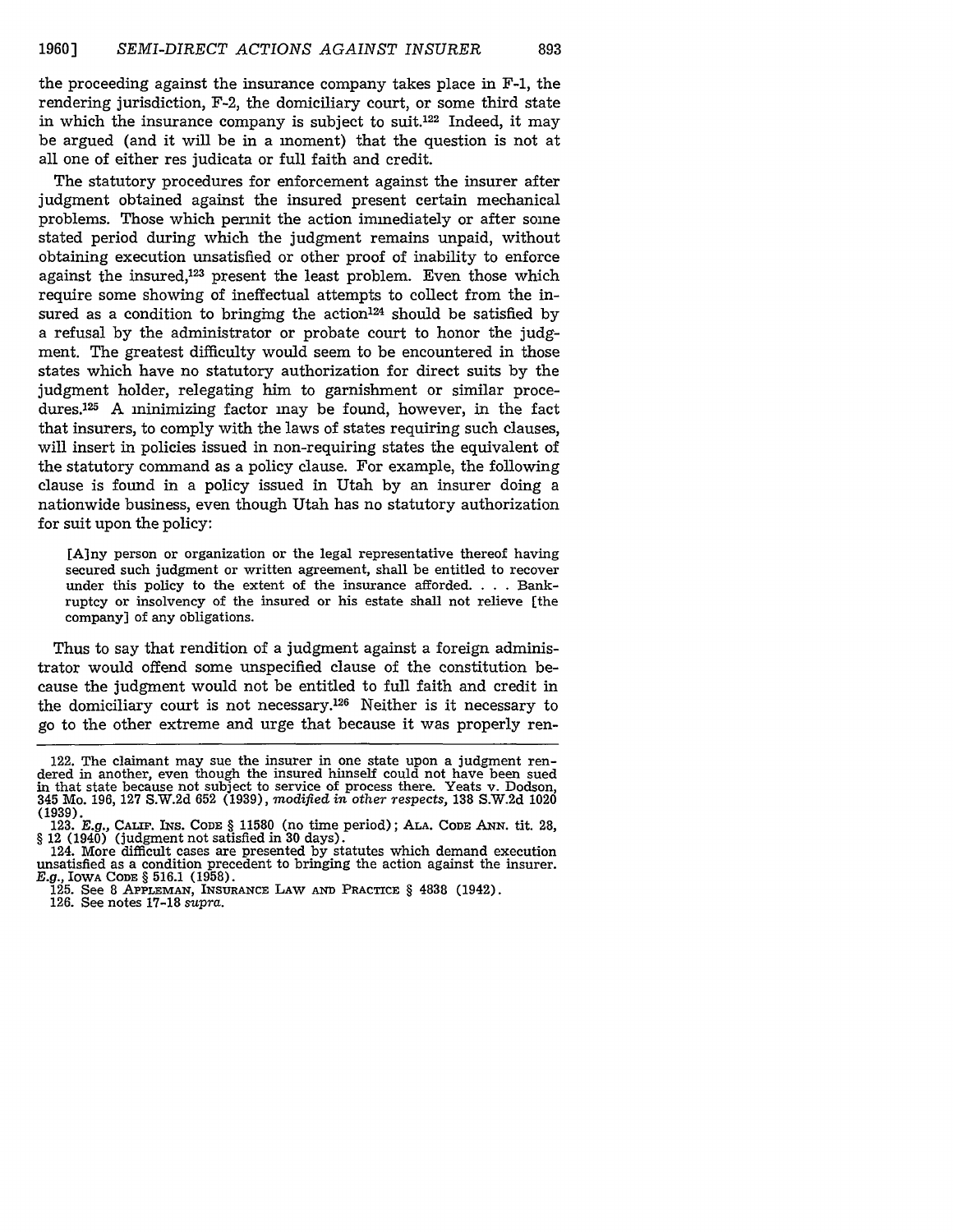dered it is necessarily entitled to be paid in the domiciliary administration without inquiring behind it.127

#### *B. Judgments Against a Locally Appointed Administrator*

Very similar considerations affect the status abroad of judgments rendered against the ancillary administration. Here again no court has claimed that such a judgment would be entitled to full faith and credit; a few have expressly disclaimed any intention of rendering a judgment having effect beyond the borders of the state.<sup>128</sup> This is consistent both with the general view of ancillary administration that the administrator acquires control only over assets within the appointing jurisdiction<sup>129</sup> and with the long standing corollary of this view that there is no "privity" between the ancillary and domiciliary administrations and that hence no res judicata effect can be given the judgment.<sup>130</sup> That this latter doctrine has been pushed to ridiculous extremes in some older cases can be admitted; there seems to be no reason why Jones as domiciliary administrator should not be bound by judgments rendered against the same Jones as ancillary administrator in another jurisdiction.131 And if Jones does appear voluntarily to defend he could well submit to the jurisdiction; his appearance would seem to be at least impliedly-if not expressly-authorized by the appointing court to which he is accountable. But that result can be rejected without arriving at the polar conclusion that a judgment against an ancillary administrator, appointed at the behest of creditors hostile to the estate, should be binding upon the domiciliary administration. Indeed, it should be noted that the recent attacks on the doctrine of lack of privity between administrators have excepted the narrow rule which would be applicable here—that domiciliary recognition can be refused to a judgment against a mere ancillary administrator.<sup>132</sup> Nor would acceptance of this view relieve the ancillary administrator from undertaking a bona fide defense of the

127. See authorities collected *supra* note 86. ed (fowa administrator) will have recourse only against the fowa property,<br>viz., whatever insurance coverage decedent carried on his automobile subject to such claims. No one claims any other property is threatened."

not binding upon him in the other is Nash v. Benari, **117** Me. 491, 105 Atl. 107 (1918).

132. See 1 EHRENZWEIG 222 (1959): "Moreover, the risk of fraud could be further reduced by continuing to deny recognition to judgments obtained by or against a mere ancillary administrator." See also Note, 55 Mich. L. REV.  $261,265(1956)$ .

<sup>129.</sup> See ATKINSON, WILLS 590 (2d ed. 1953); GOODRICH, CONFLICT OF LAWS 534-39 (3d ed. 1949).

**<sup>130.</sup> RESTATEMENT, CONFLICT OF** LAWS § 514 (1934); **1** EHRENZWEIa 221-22 **(1959);** Note, *Conflicts* of *Laws-Extended Application of Res Judicata in Administration* of *Decedents' Estates,* 55 MIcH. L. REv. 261 (1956). 131. A leading case holding that a judgment against Jones in one state is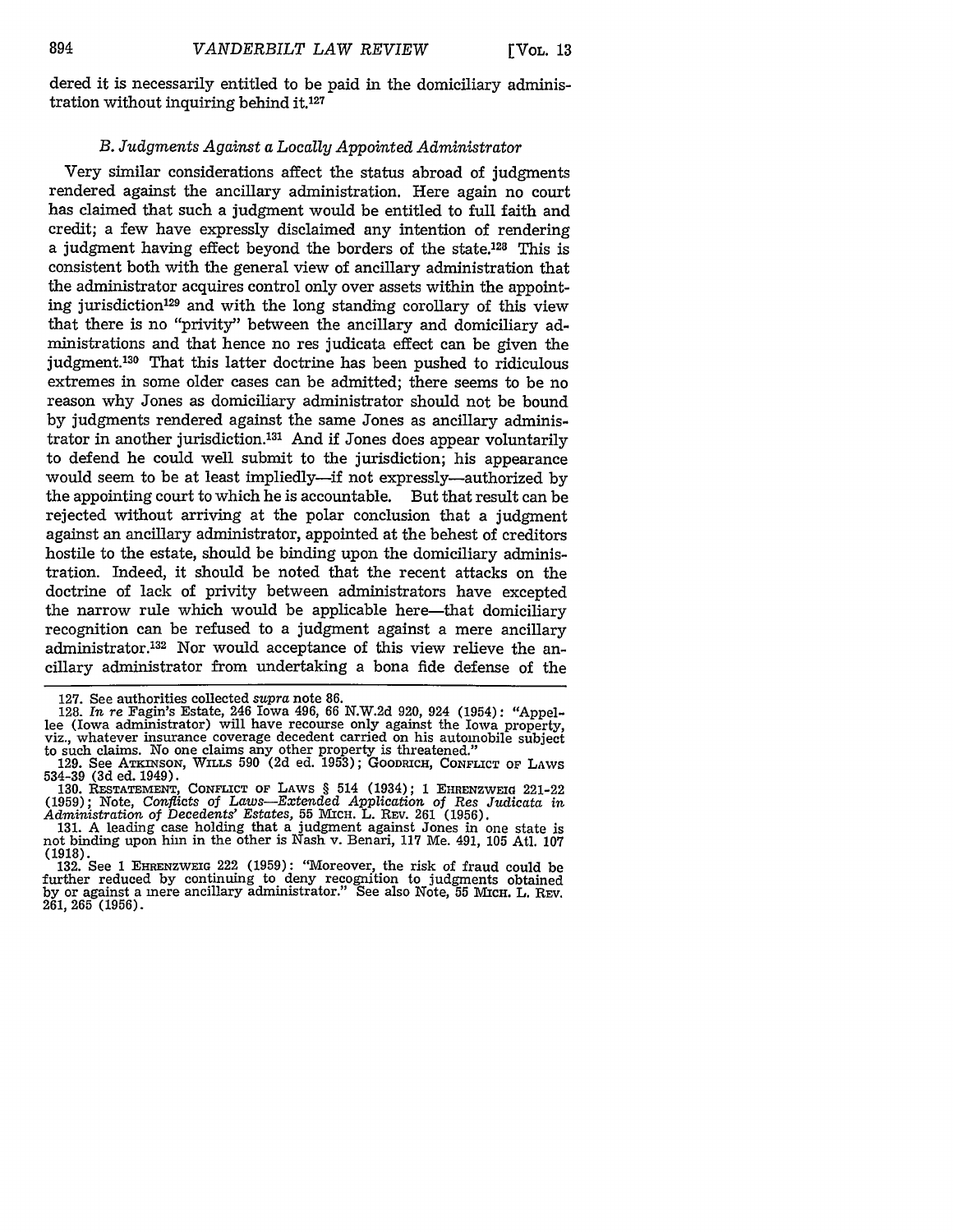claim asserted against him; both the due process clause of the Constitution and the cooperation, clause of the policy would deter collusion.<sup>133</sup>

Following this discussion of full faith and credit to judgments against either domiciliary or ancillary administrations is a good, if belated, time to suggest that in a proceeding against the insurance company following the rendition of a judgment there is no question of full faith and credit involved. Full faith and credit and res judicata prevent inquiring behind a judgment to determine whether it is correct, on facts and law. But the obligation of the insurer under its policy is to discharge liability which the insured is legally obligated to pay. So long as that judgment is valid in the court of rendition, in that it does not violate the standards of fairness due process demands, it is of no moment that the courts of some other state would not be obliged to honor it in some or all proceedings; the suit is not upon the judgment but upon the contractual obligation of the insurer, to which the rendition of a valid judgment is but a condition precedent.<sup>134</sup>

### III. CONCLUSION

Only a very bold man would predict that the domiciliary administration can continue to refuse to honor a foreign judgment against the local administrator. But there is an abundance of old law to that effect, and there is almost none to the contrary. Further, there are good reasons to support continued refusal to honor such judgmentsthe concern of the local jurisdiction with expeditious, prompt and concerted administration of the assets of the deceased. Even less reason can be given to hold the local administrator in "privity" with a foreign-appointed domiciliary administrator and thus bound by a judgment rendered against that ancillary administrator-their interests may well be hostile rather than compatible. But the reasons which relieve the domiciliary administration from the obligation to respect the foreign judgment are not applicable to the decedent's liability insurer, and the objections based upon those reasons should not be available to the insurer. Thus the judgment should be enforceable in

<sup>133.</sup> See American Surety Co. v. Sutherland, 35 F. Supp. 353 (N.D. Ga. 1940). 134. That it need not be a local judgment, see note 121 *supra; In re* Inter-

national Reinsurance Corp., 29 Del. Ch. 34, 48 A.2d 529 (1946). In Continental Auto Ins. Underwriters v. Menuskin, 222 Ala. 370, 132 So. 883 (1931), the court approved recovery in Alabama upon a complaint alleging a Tennessee judgment, but it indicated that this was because of a policy clause and that action under the Alabama statute could be only upon Alabama judgments. Whether that dictum would be followed may be doubted. United States Cas. Co. v. Wilson, 262 Ala. 32, 76 So. 2d 506 (1954) (sustaining complaint over objection that it failed to plead that the judgment rendered was an Alabama judgment).